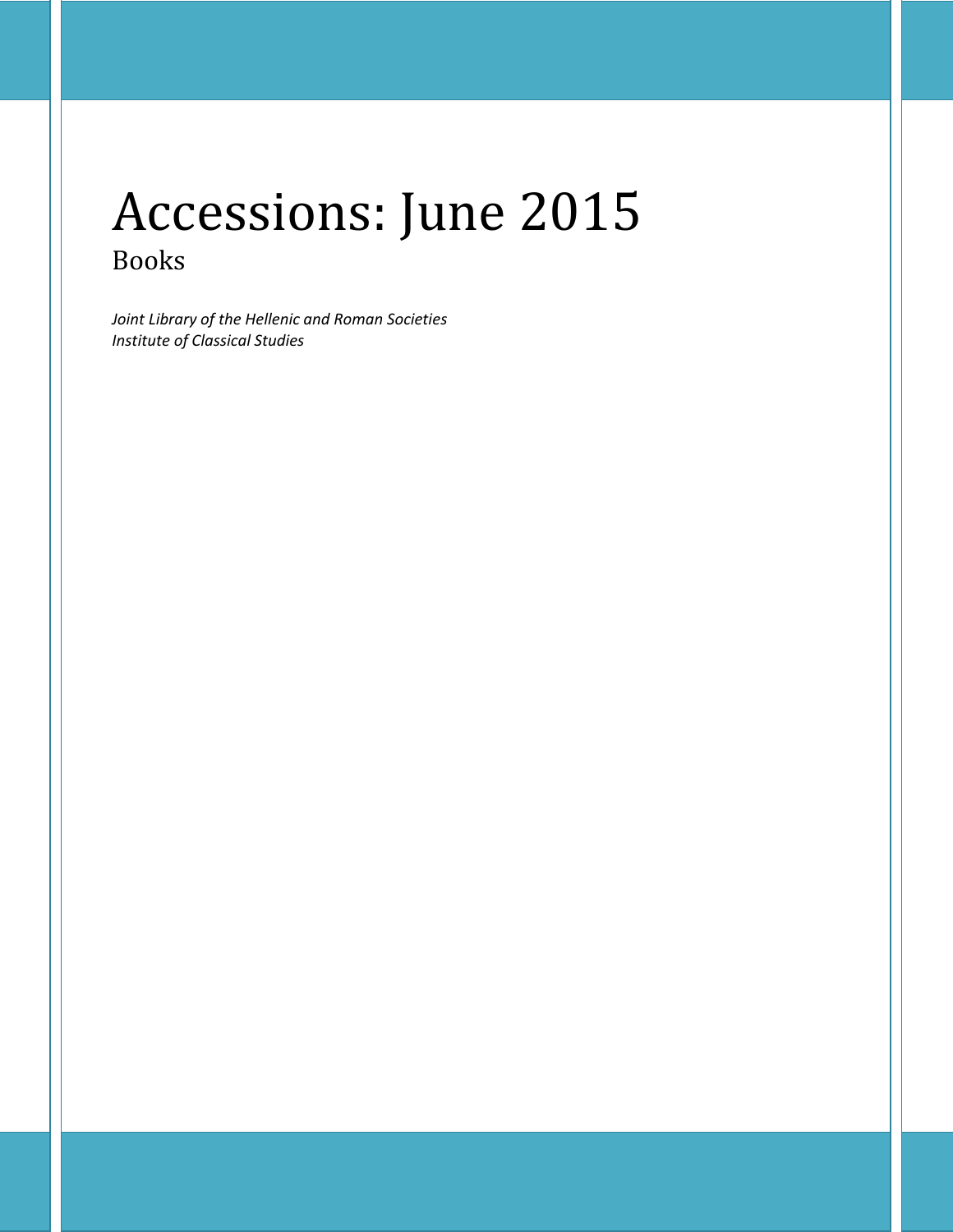## **Table of Contents**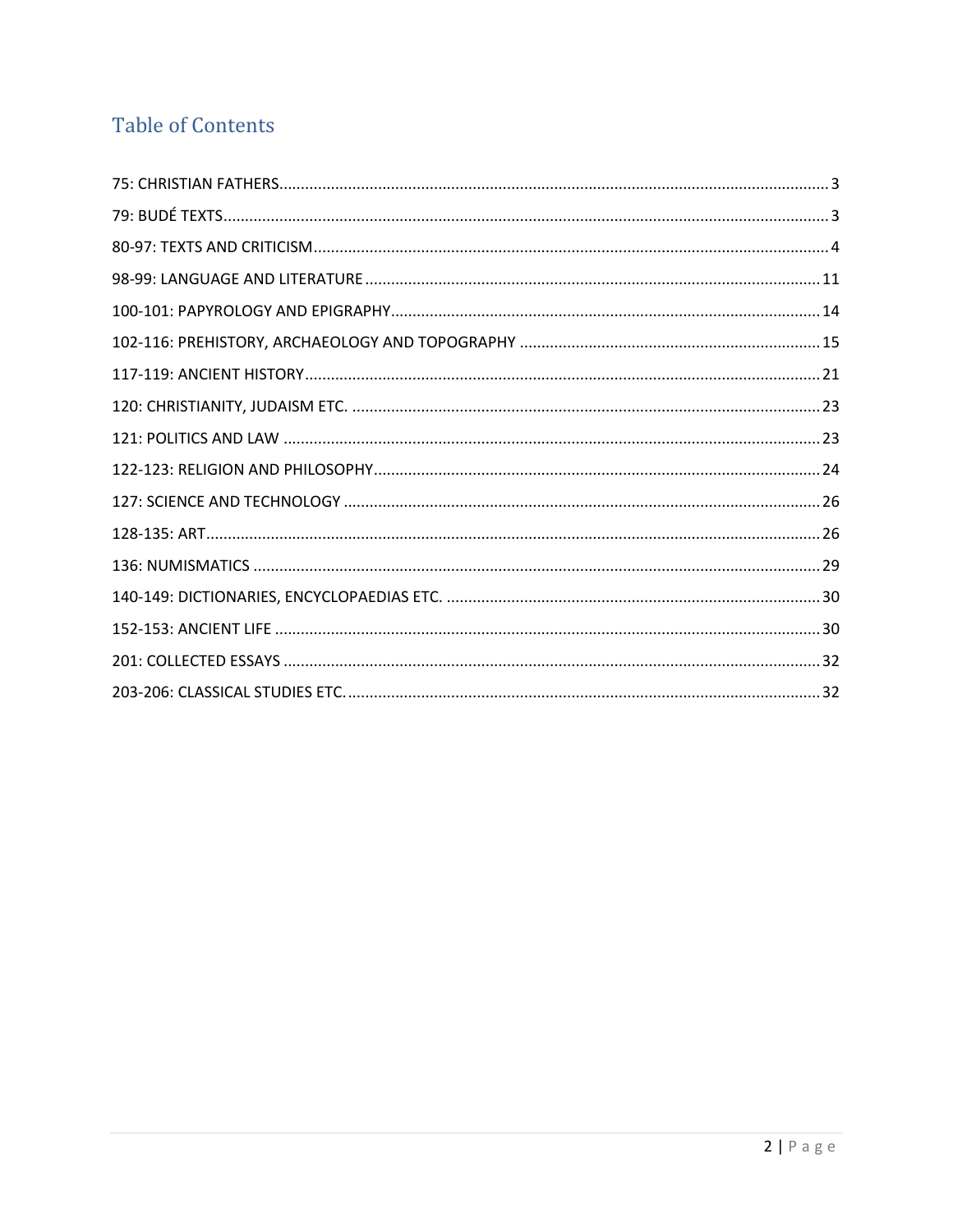## <span id="page-2-0"></span>**75: CHRISTIAN FATHERS**

75: AUG HOL. Hollingworth, Miles. Saint Augustine of Hippo : an intellectual biography / Miles Hollingworth. New York : Oxford : Oxford University Press, 2013. xix, 312 p. ; 24 cm. 0199861595 (OUP : hbk.). 9780199861590 (OUP : hbk.) : \$29.95. 1441173722 (Bloomsbury : hbk.). 9781441173720 (Bloomsbury : hbk.) : £20.00.

75: AUG ROS. Rosen, Klaus, 1937- Augustinus : Genie und Heiliger : eine historische Biographie / Klaus Rosen. Gestalten der Antike. Darmstadt : Philipp von Zabern, 2015. 256 p. : ill., map ; 23 cm. 3805348606 (hbk.). 9783805348607 (hbk.) : €29.95. 9783805348614 (online). 9783805348621 (online). R.

## <span id="page-2-1"></span>**79: BUDÉ TEXTS**

79: PHI. Philoponus, John, active 6th century. Traité de l'astrolabe / Jean Philopon ; texte établi et traduit par Claude Jarry. Collection des universités de France. Série grecque ; 512. Paris : Les Belles Lettres, 2015. clxxxviii, 72 [i.e. 122] p. ; 20 cm. 225100596X (pbk.). 9782251005966 (pbk.) : €47.00.

79: STR. Strabo. Géographie. Tome XIV, Livre XVII. 1e partie, L'Égypte et l'Éthiopie nilotique / Strabon; texte établi et traduit par Benoït Laudenbach. Collection des universités de France. Série grecque ; 514. Paris : Les Belles Lettres, 2015. cx, 325 [i.e. 403] p. : geneal. table, [5] maps ; 20 cm. 2251005986 (pbk.). 9782251005980 (pbk.) : €55.00. H.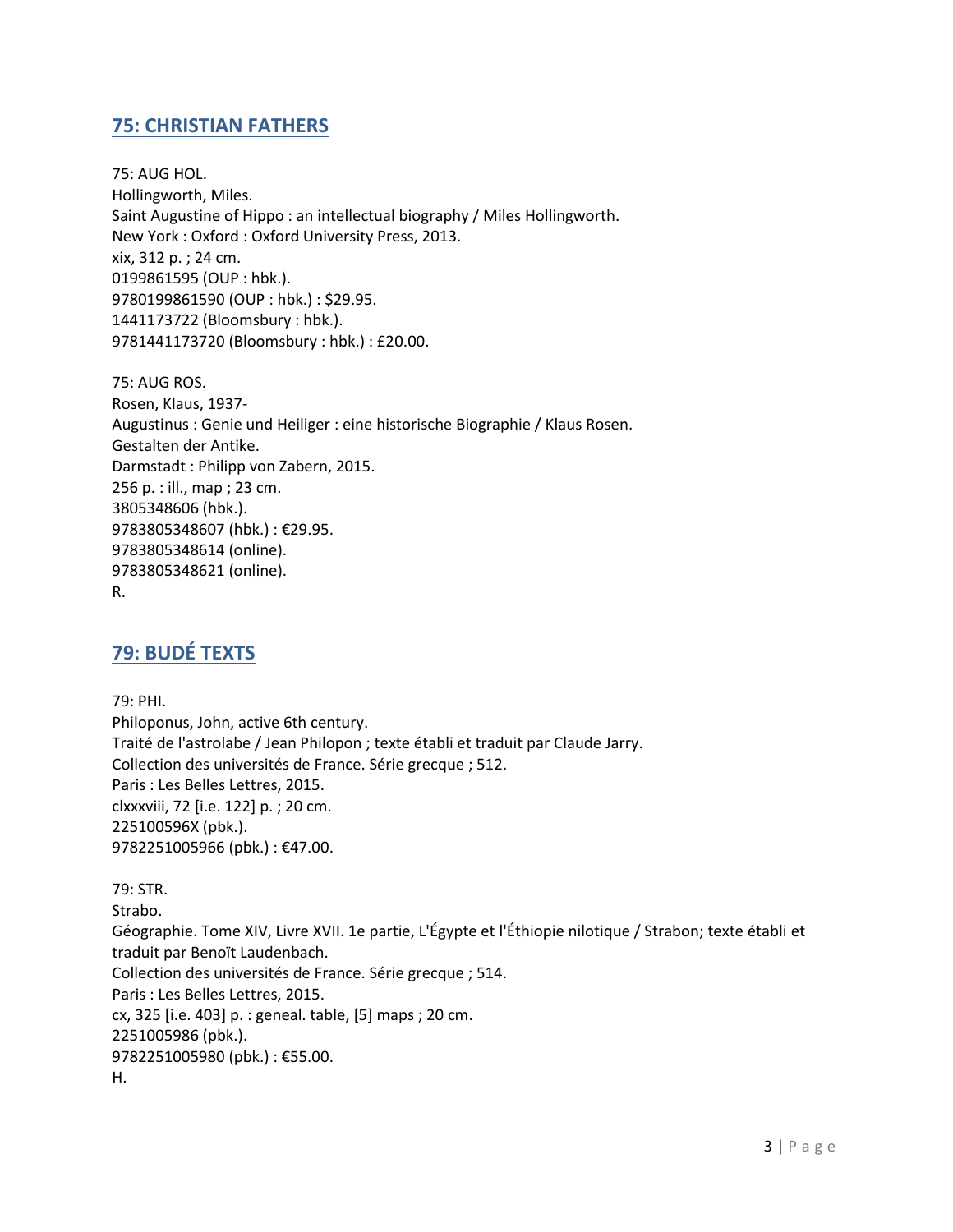79: THE. Theophrastus. Les causes des phénomènes végétaux. Tome 2, Livres III et IV / Théophraste ; texte établi et traduit par Suzanne Amigues. Collection des universités de France. Série grecque ; 513. Paris : Les Belles Lettres, 2015. xvi, 224 p. : ill. ; 20 cm. 2251005978 (pbk.). 9782251005973 (pbk.) : €45.00.

## <span id="page-3-0"></span>**80-97: TEXTS AND CRITICISM**

80.6A. Aeschylus. Tragedias. 5, Prometeo encadenado, Fragmentos de otras tragedias sobre Prometeo / Esquilo ; introducción, edición y traducción de Esteban Calderón Dorda. Alma mater : colección de autores griegos y latinos. Madrid : Consejo Superior de Investigaciones Científicas, 2015. cxxvi, [134] p. ; 22 cm. 8400099273 (hbk.). 8400099281 (e-book). 9788400099275 (hbk.) : €40.00. 9788400099282 (e-book).

81.9C Copy 1. Blandford, Dennis William. Love among the roses / Dennis Blandford. London : Institute of Classical Studies, School of Advanced Study, University of London, 2014. v, 45 p. : 1 col. ill. ; 25 cm. 1905670451 (pbk.). 9781905670451 (pbk.).

82M: ODZ. Odzuck, Sebastian. The priority of locomotion in Aristotle's Physics / Sebastian Odzuck. Hypomnemata ; Bd. 196. Göttingen : Vandenhoeck & Ruprecht, 2014. 235 p. ; 24 cm. 3525253060 (hbk.). 9783525253069 (hbk.) : €79.99. 9783647253060 e-book.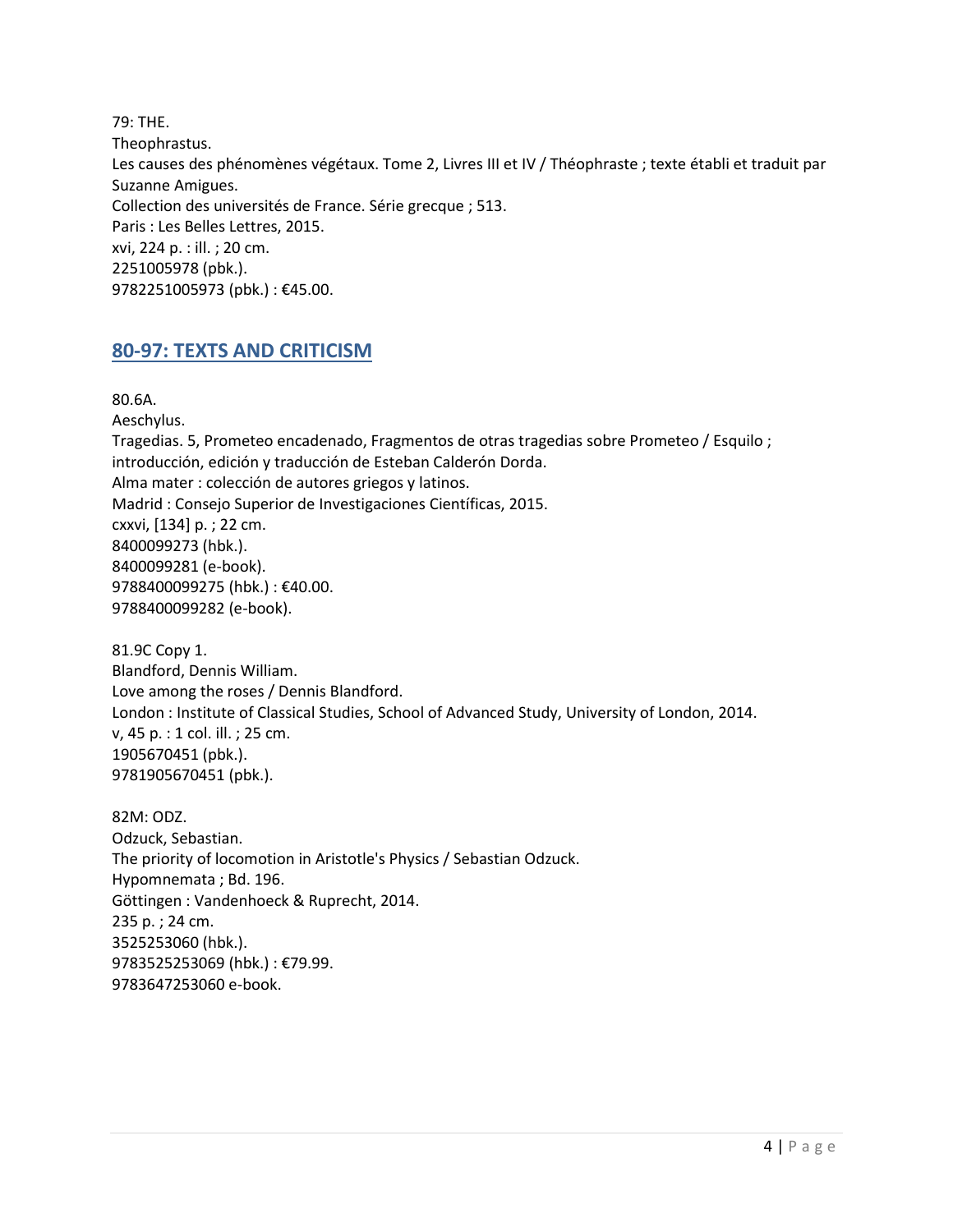82R: BIA. Bianchi, Emanuela. The feminine symptom : aleatory matter in the Aristotelian cosmos / Emanuela Bianchi. 1st ed. New York : Fordham University Press, 2014. xii, 320 p. ; 23 cm. 0823262189 (hbk.). 9780823262182 (hbk.) : £59.00. 0823262197 (pbk.). 9780823262199 (pbk.) : £18.99.

#### 82R: EBB.

History of philosophy in reverse : reading Aristotle through the lenses of scholars from the twelfth to the sixteenth centuries / by Sten Ebbesen, David Bloch, Jakob Leth Fink, Heine Hansen, and Ana María Mora-Márquez. Scientia Danica. Series H, Humanistica 8 ; v. 7. [Copenhagen] : Det Kongelige Danske Videnskabernes Selskab, 2014. 220 p. : ill. ; 23 cm. 8773043796 (pbk.). 9788773043790 (pbk.) : D.kr.200.

#### 83.23B.

Callimachus. The hymns / Callimachus ; edited with introduction, translation, and commentary by Susan A. Stephens. Oxford : Oxford University Press, 2015. xiv, 324 p. ; 24 cm. 0199783071 (hbk.). 9780199783076 (hbk.) : £64.00. 0199783047 (pbk.). 9780199783045 (pbk.) : £18.99.

#### 83.27A.

Catullus, Gaius Valerius. The poems of Catullus : an annotated translation / edited and translated by Jeannine Diddle Uzzi ; translated by Jeffrey Thomson. Cambridge : Cambridge University Press, 2015. viii, 244 p. ; 20 cm. 1107028558 (hbk.). 9781107028555 (hbk.) : £39.99 / \$69.99. 1107682134 (pbk.). 9781107682139 (pbk.) : £14.99 / \$24.99. R.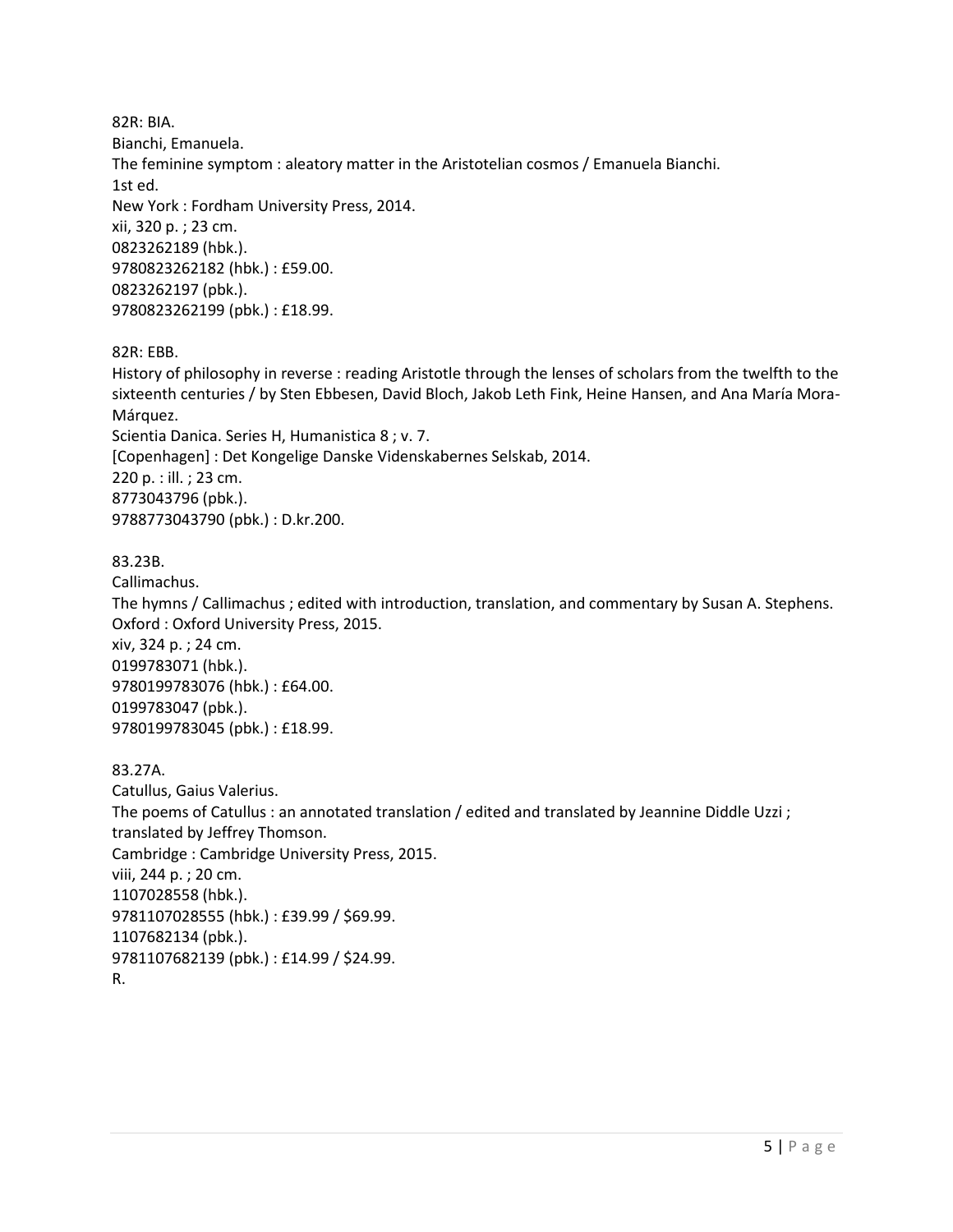#### ST.18.

Demosthenica libris manu scriptis tradita : Studien zur Textüberlieferung des Corpus Demosthenicum : internationales Symposium in Wien, 22.-24. September 2011 / herausgegeben von Jana Grusková und Herbert Bannert. Wiener Studien. Beiheft ; 36. Wien : Verlag der Österreichischen Akademie der Wissenschaften, 2014. 382 p. : facs. (some col.) ; 23 cm. 3700175531 (pbk.). 9783700175537 (pbk.) : €60.00.

85.29: GIR. Girardi, Luca, 1989- Praeparatio epicurea? : filosofia e dossografia in Diogene Laerzio / Luca Girardi ; prefazione di Giuseppe Girgenti. I cento talleri ; 61. Saonara (PD) : Il prato, [2014]. 366 p. ; 18 cm. 8863362262 (pbk.). 9788863362268 (pbk.) : €25.00.

86Y: LÓP. López Férez, J. A. Mitos en las obras conservadas de Eurípides : guía para la lectura del trágico / Juan Antonio López Férez. 1. ed. Estudios de filología griega ; 13. Madrid : Ed. Clásicas, 2014. 251 p. ; 22 cm. 8478827870 (pbk.). 9788478827879 (pbk.) : €20.00.

89.26: KEA. Keane, Catherine. Juvenal and the satiric emotions / Catherine Keane. Oxford ; New York : Oxford University Press, 2015. viii, 251 p. ; 25 cm. 0199981892 (hbk.). 9780199981892 (hbk.) : £47.99.

90.29. Nonnus, of Panopolis. Paraphrasis of the Gospel of John XI / Nonnus of Panopolis ; edited by Konstantinos Spanoudakis. Oxford early Christian texts. Oxford : Oxford University Press, 2014. xiii, 409 p. : 5 ill., facs., map ; 24 cm. 0198714904 (hbk.). 9780198714903 (hbk.) : £120.00.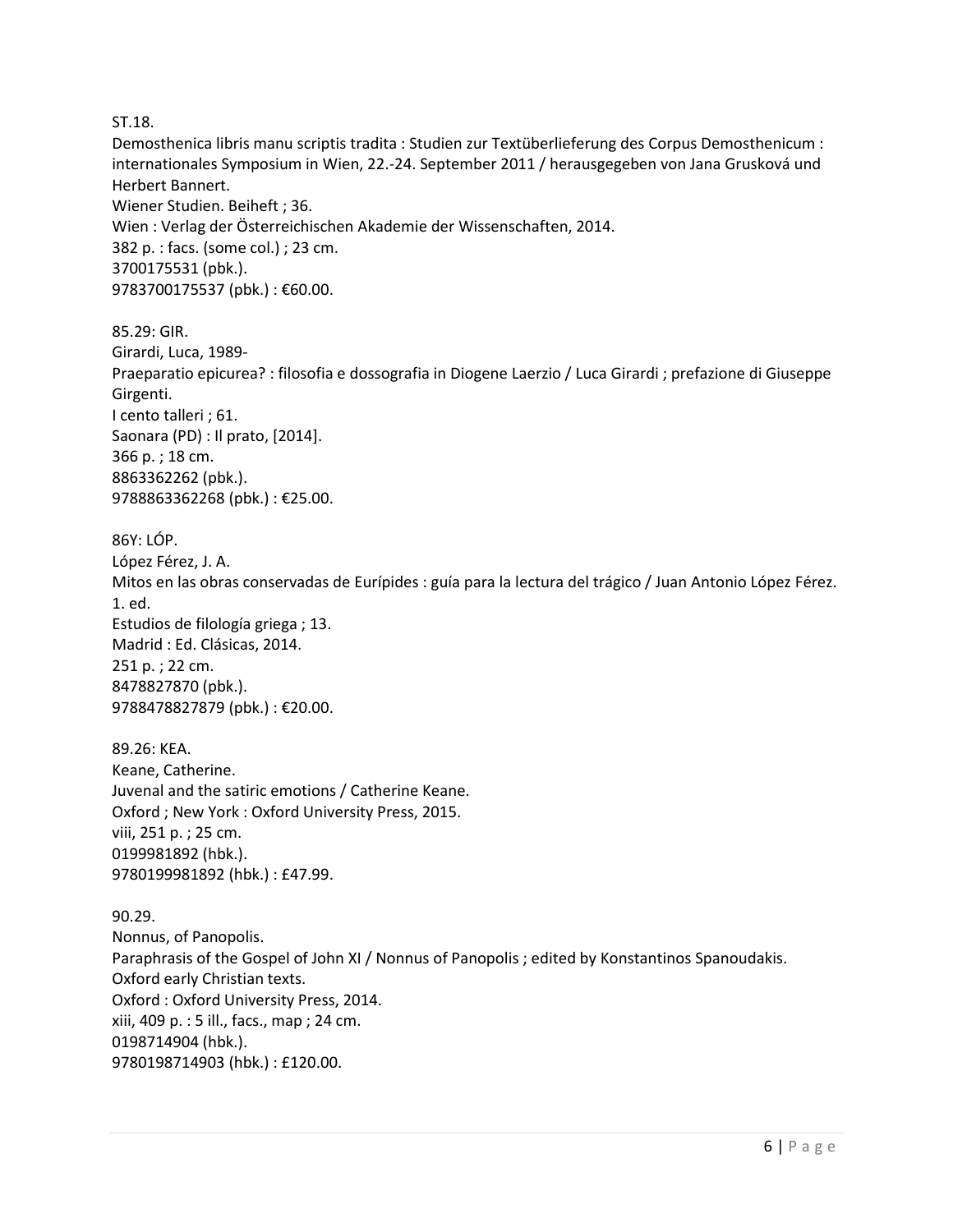91.1i. Ovid, 43 B.C.-17 or 18 A.D. Metamorfosi. Volume VI, Libri XIII-XV / Publius Ovidius Naso ; a cura di Philip Hardie ; testo critico basato sull'edizione oxoniense di Richard Tarrant ; traduzione di Gioachino Chiarini. Scrittori greci e latini. [Roma] : Fondazione Lorenzo Valla ; Milano : A. Mondadori, 2015. lxi, 717 p. ; 21 cm. 8804651628 (vol. 6 : hbk.). 9788804651628 (vol. 6 : hbk.) : €30.00. R.

91.1M Copy 3: MAC. The afterlife of Ovid / edited by Peter Mack & John North. Bulletin of the Institute of Classical Studies. Supplement ; 130. London : Institute of Classical Studies, School of Advanced Study, University of London, 2015. xi, 237 p. : ill. (some col.) ; 25 cm. 1905670605 (pbk.). 9781905670604 (pbk.) : £45.00. R.

91.14. Petronius Arbiter. The Satyrica of Petronius : an intermediate reader with commentary and guided review / Beth Severy-Hoven. Oklahoma series in classical culture ; v. 50. Norman, OK : University of Oklahoma Press, 2014. xix, 312 p. ; 24 cm. 0806144386 (pbk.). 9780806144382 (pbk.) : \$24.95.

91.20B: SAL. Salis, Rita. Luogo, vuoto e movimento a distanza in Giovanni Filopono / Rita Salis. Storia della tradizione aristotelica. Studia aristotelica ; Terza serie 3 (17). Lecce : Edizioni di storia della tradizione aristotelica, 2014. 298 p. ; 24 cm. 8870485595 (pbk.). 9788870485592 (pbk.) : €30.00.

92.2L: BUR. Burnyeat, Myles. The Pseudo-Platonic Seventh Letter / Myles Burnyeat, Michael Frede ; edited by Dominic Scott. Oxford : Oxford University Press, 2015. xiv, 224 p. ; 22 cm. 0198733658 (hbk.). 9780198733652 (hbk.) : £30.00. H.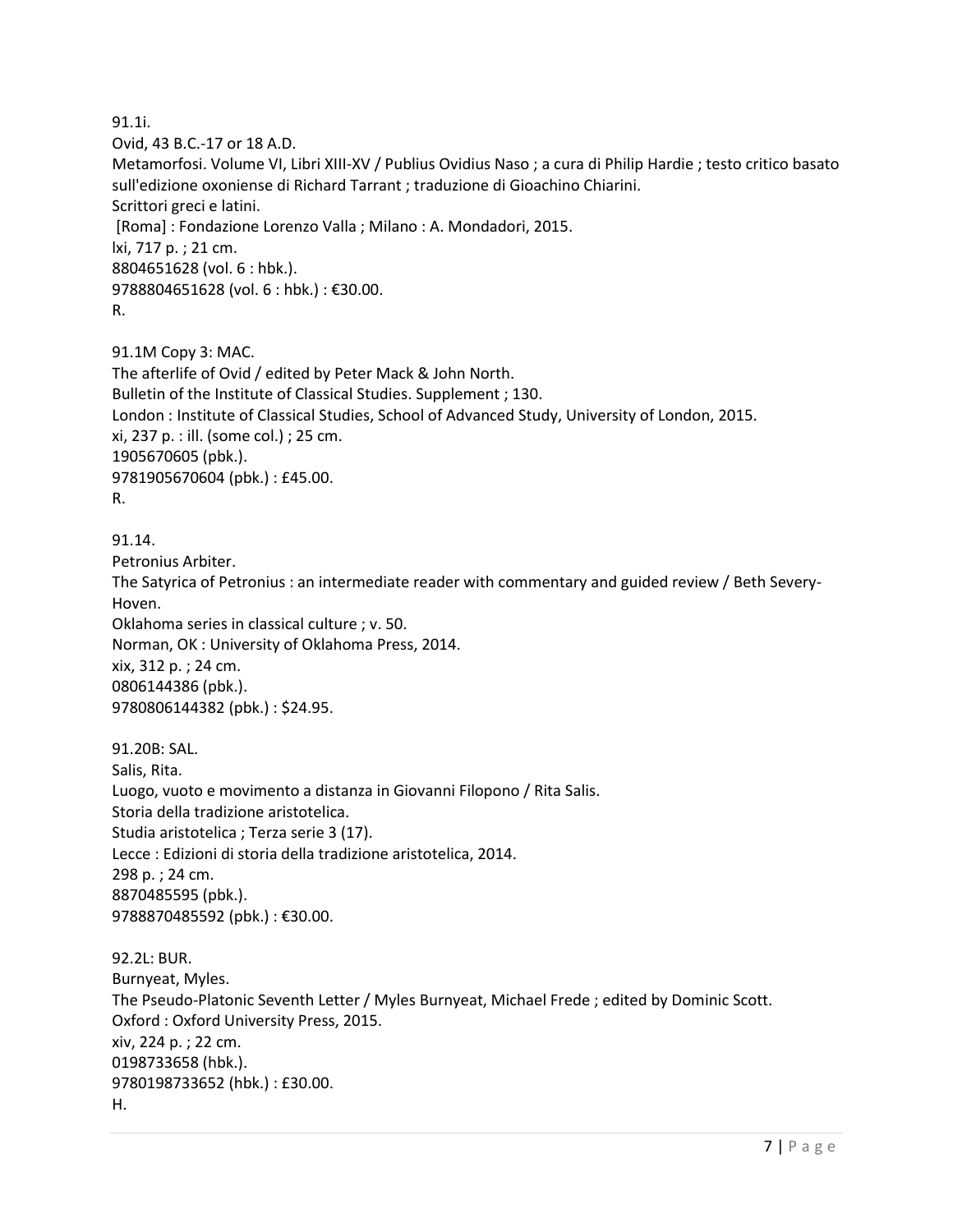92.3: DEL. Della Pelle, Piergiorgio. La filosofia di Platone nell'interpretazione di Hans-Georg Gadamer / Piergiorgio Della Pelle. Pubblicazioni del Centro di ricerche di metafisica. Collana Temi metafisici e problemi del pensiero antico ; 134. Milano : Vita e pensiero, 2014. 234 p. ; 22 cm. 8834324897 (pbk.). 9788834324899 (pbk.) : €25.00.

92.3: MAC. McCabe, Mary Margaret, 1948- Platonic conversations / Mary Margaret McCabe. Oxford : Oxford University Press, 2015. x, 402 p. ; 24 cm. 0198732880 (hbk.). 9780198732884 (hbk.) : £50.00. H.

92.3: PAN. Pangle, Lorraine Smith. Virtue is knowledge : the moral foundations of Socratic political philosophy / Lorraine Smith Pangle. Chicago ; London : The University of Chicago Press, 2014. [ix], 276 p. ; 24 cm. 022613654X (hbk.). 9780226136547 (hbk.) : £24.00 / \$35.00. 022613668X (e-book). 9780226136684 (e-book). H.

93.12: SIM. Simmons, Michael Bland. Universal salvation in late antiquity : Porphyry of Tyre and the pagan-Christian debate / Michael Bland Simmons. Oxford studies in late antiquity. Oxford ; New York, NY : Oxford University Press, 2015. xliv, 491 p. ; 25 cm. 0190202394 (hbk.). 9780190202392 (hbk.) : £64.00. H.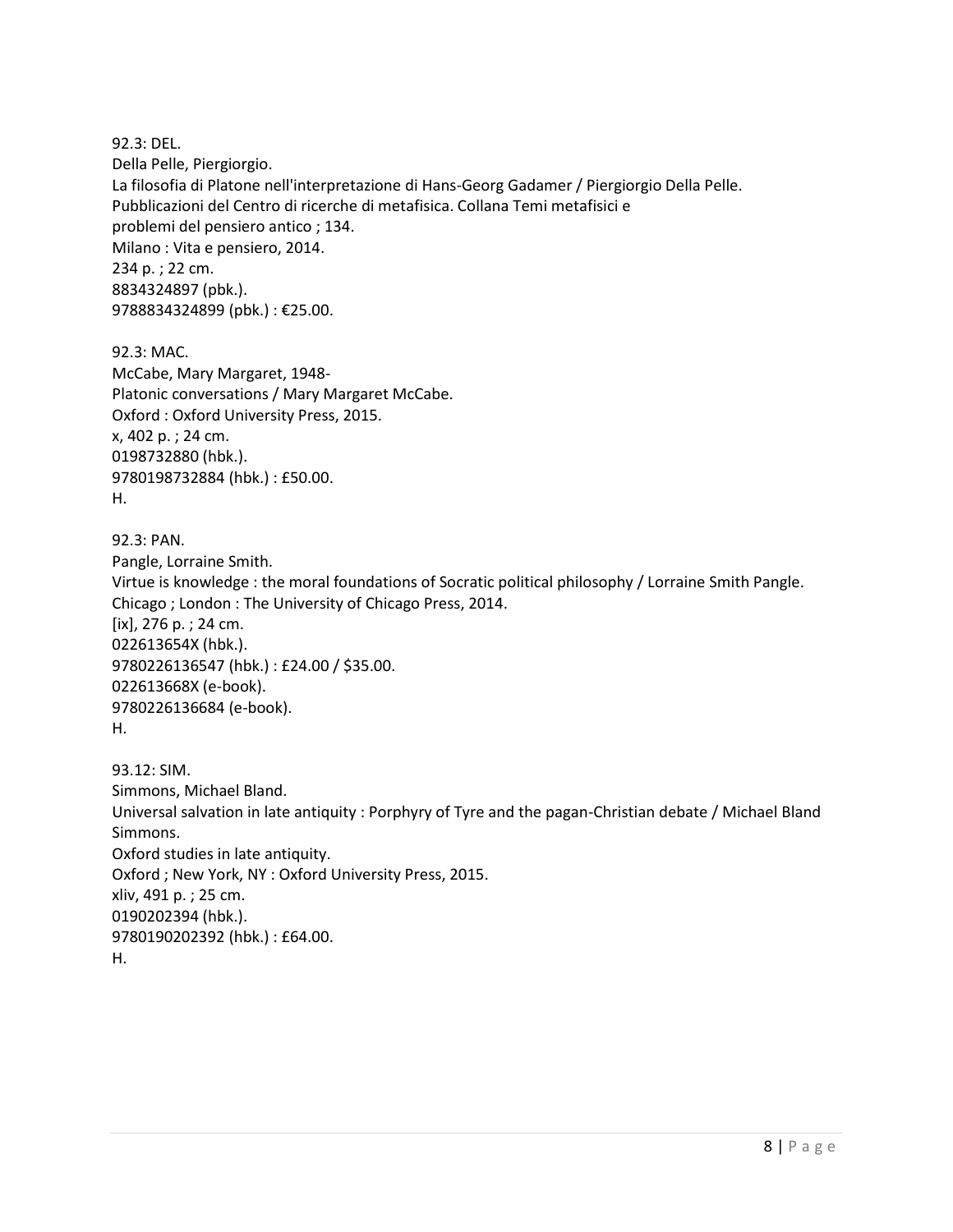93.1U: GUN. Gunderson, Erik. Laughing awry : Plautus and tragicomedy / Erik Gunderson. Oxford : Oxford University Press, 2015. x, 283 p. ; 22 cm. 0198729308 (hbk.). 9780198729303 (hbk.) : £60.00.

93.4A.

Plotinus.

Ennead VI.4 and VI.5 : on the presence of being, one and the same, everywhere as a whole / Plotinus ; translation with an introduction and commentary, Eyjólfur K. Emilsson and Steven K. Strange. The Enneads of Plotinus with philosophical commentaries. Las Vegas ; Zurich ; Athens : Parmenides Publishing, 2015. 295 p. ; 19 cm. 1930972342 (pbk.). 9781930972346 (pbk.) : \$37.00. 9781930972148 (e-book).

#### ST.18.

Lemmens, Thomas. Tecum sunt quae fugis : Senecas 104. Brief an Lucilius : ein Kommentar : Interpretation und Ausblick / Thomas Lemmens. Wiener Studien. Beiheft ; 37. Wien : Verlag der Österreichischen Akademie der Wissenschaften, 2015. 443 p. ; 23 cm. 3700176678 (pbk.). 9783700176671 (pbk.) : €65.00.

94.9.

Solinus, C. Julius, active 3rd century? Wunder der Welt : lateinisch und deutsch / Gaius Iulius Solinus ; eingeleitet, übersetzt und kommentiert von Kai Brodersen. Edition Antike. Darmstadt : Wissenschaftliche Buchgesellschaft, 2014. 336 p. ; 22 cm. 353418162X (hbk.). 9783534181629 (hbk.) : €39.90. 3534266706 (e-book : PDF). 9783534266708 (e-book : PDF). 3534266714 (e-book : epub). 9783534266715 (e-book : epub).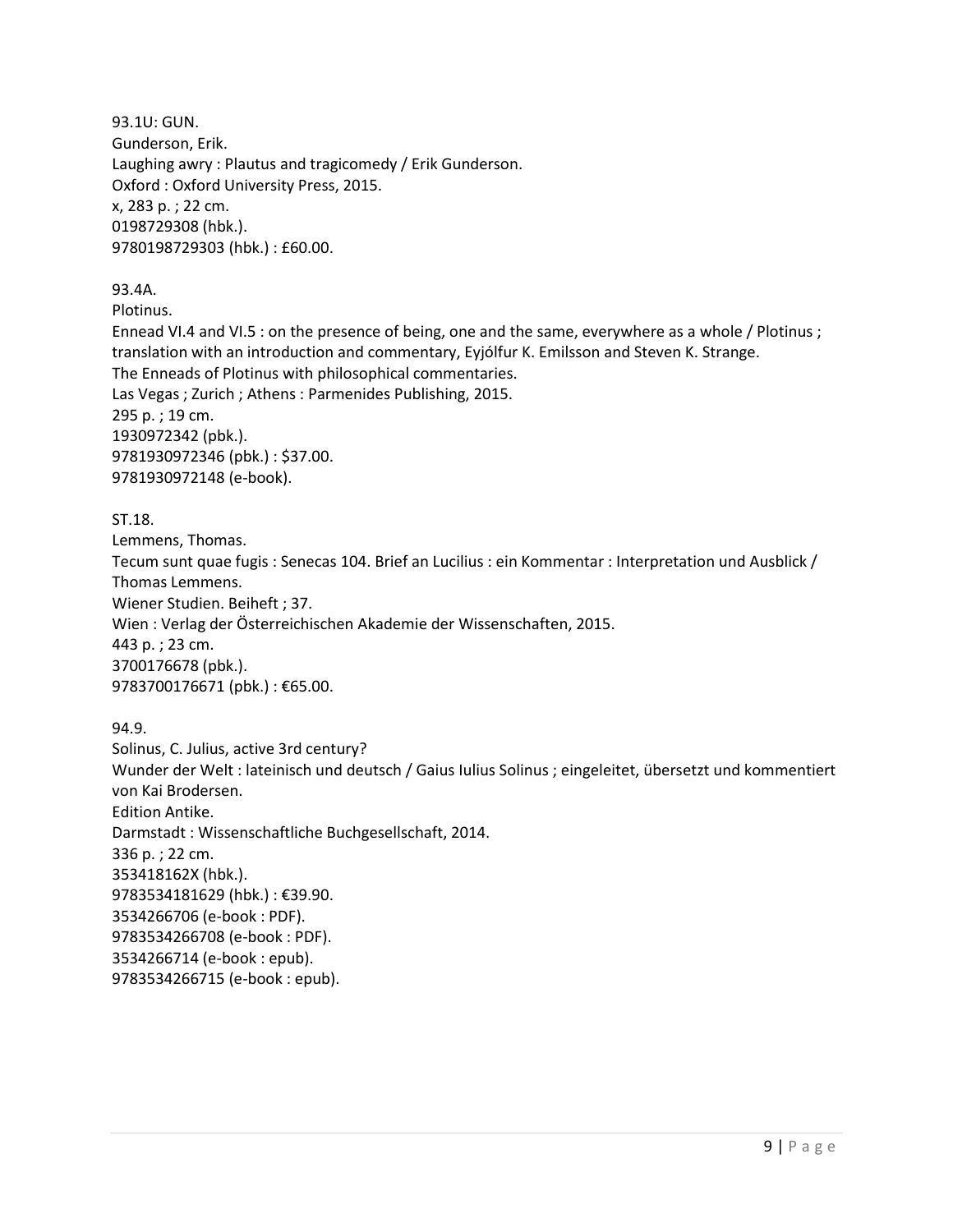94.14: FIN. Stesichorus in context / edited by P. J. Finglass and Adrian Kelly. Cambridge : Cambridge University Press, 2015. xii, 211 p. ; 26 cm. 1107069734 (hbk.). 9781107069732 (hbk.) : £69.99 / \$110.00. H.

95.2J: PAP. Papagiannēs, Grēgorios. Philoprodromica : Beiträge zur Textkonstitution und Quellenforschung der historischen Gedichte des Theodoros Prodromos / Grigorios Papagiannis. Wiener byzantinistische Studien ; Bd. 29. Wien : Verlag der Österreichischen Akademie der Wissenschaften, 2012. 259 p. ; 23 cm. 370017005X (pbk.). 9783700170051 (pbk.) : €40.32.

XST.15 Copy 1. Butterfield, D. J. (David James), 1985- Varro varius : the polymath of the Roman world / edited by D.J. Butterfield. Cambridge Classical Journal supplement ; v. 39. [Cambridge] : Cambridge Philological Society, 2015. ix, 218 p. : facs., plans ; 22 cm. 0956838146 (hbk.). 9780956838148 (hbk.) : £45.00. R.

96.1. Hysterical laughter : four ancient comedies about women : Lysistrata, Samia, Casina, Hecyra / translation, introduction, and notes by David Christenson. New York ; Oxford : Oxford University Press, 2015. ix, 286 p. : ill. ; 21 cm. 0199797447 (pbk.). 9780199797448 (pbk.) : £12.99.

97.30. Davies, Malcolm, 1951- The Theban epics / by Malcolm Davies. Hellenic studies series ; 69. Washington, D.C. : Center for Hellenic Studies, Trustees for Harvard University ; Cambridge, Mass. ; London : Harvard University Press, [distributor], 2014. viii, 154 p. ; 23 cm. 0674417240 (pbk.). 9780674417243 (pbk.) : £16.95. H.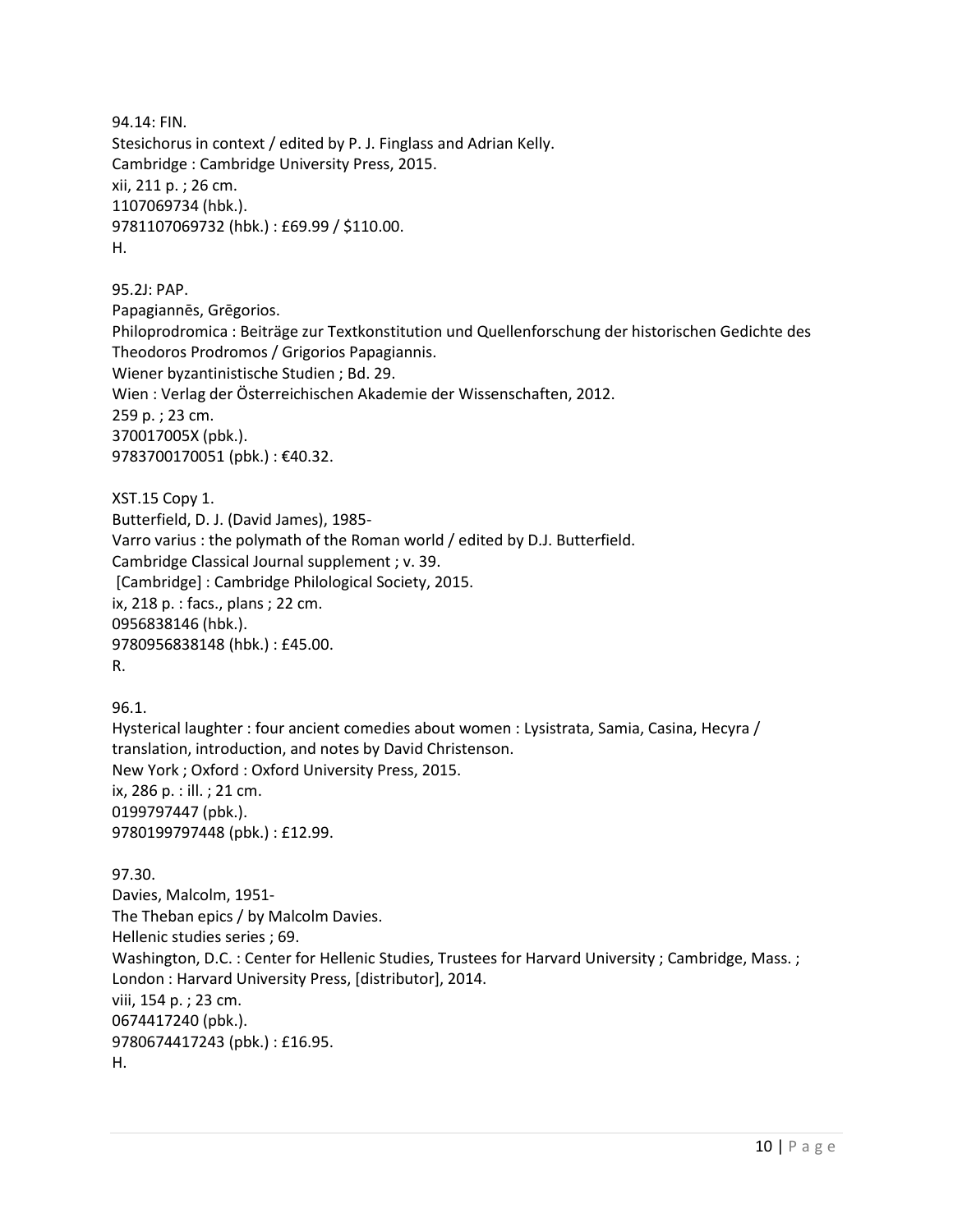97.61J: POR. Porter, Stanley E., 1956- Linguistic analysis of the Greek New Testament : studies in tools, methods, and practice / Stanley E. Porter. Grand Rapids, Michigan : Baker Academic, 2015. xvi, 432 p. ; 23 cm. 0801049989 (pbk.). 9780801049989 (pbk.) : £26.00.

## <span id="page-10-0"></span>**98-99: LANGUAGE AND LITERATURE**

98D: BAÑ. Baños Baños, José Miguel. Las oraciones causales en latín : su evolución diacrónica / José Miguel Baños. 1a ed. Philologica : publicaciones del Departamento di Filología Latina de la Universidad Complutense de Madrid ; 2. Madrid : Escolar y Mayo, 2014. 203 p. ; 23 cm. 8416020221 (pbk.). 9788416020225 (pbk.) : €20.00.

98D.1: AND. Ando, Clifford, 1969- Roman social imaginaries : language and thought in contexts of empire / Clifford Ando. The Robson classical lectures. Toronto ; London : University of Toronto Press, 2015. x, 124 p. ; 24 cm. 1442650176 (hbk.). 9781442650176 (hbk.) : \$45.00. R.

98G: CAL. Papers on rhetoric XII / edited by Lucia Calboli Montefusco and Maria Silvana Celentano. Papers on rhetoric (Università di Bologna. Dipartimento di filologia classica e medioevale) ; 14. Perugia : Pliniana, 2014. viii, 232 p. : col. ill. ; 22 cm. 8897830374 (pbk.). 9788897830375 (pbk.) : €20.00.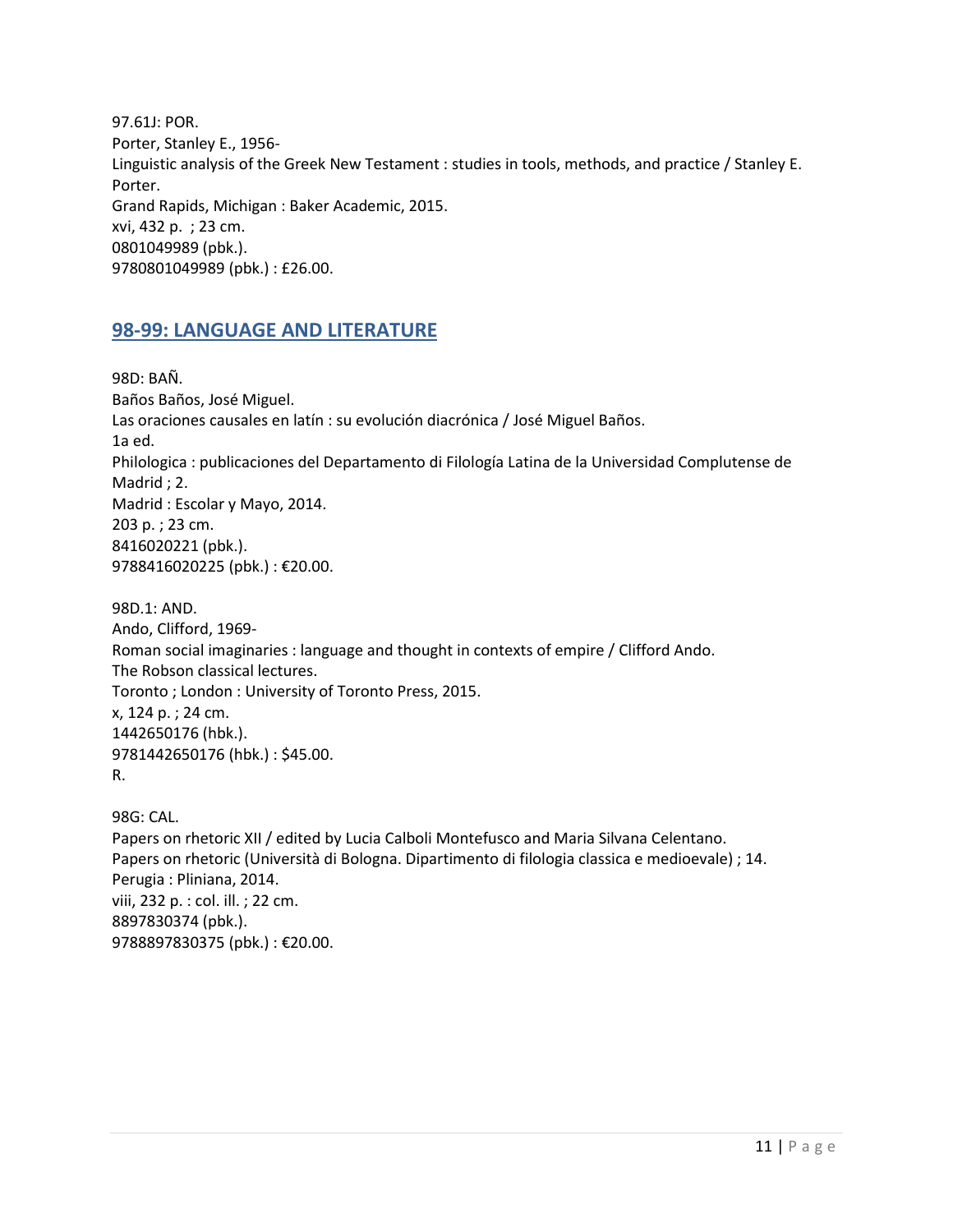X98G: PEP.

Le parole dopo la morte : forme e funzioni della retorica funeraria nella tradizione greca e romana / a cura di Cristina Pepe e Gabriella Moretti. Labirinti ; 158. Trento : Università degli studi di Trento, Dipartimento di lettere e filosofia, 2014. 379 p. ; 22 cm. 8884436036 (pbk.). 9788884436030 (pbk.) : non in commercio.

98G: PER. Pernot, Laurent. Epideictic rhetoric : questioning the stakes of ancient praise / Laurent Pernot. Ashley and Peter Larkin series in Greek and Roman culture. Austin : University of Texas Press, 2015. xiv, 166 p. ; 23 cm. 0292768206 (hbk.). 9780292768208 (hbk.) : £35.00 / \$50.00. R.

99A.1: GAR. Poetic language and religion in Greece and Rome / edited by J. Virgilio García and Angel Ruiz. Newcastle upon Tyne : Cambridge Scholars Publishing, 2013. x, 326 p. ; 22 cm. 1443852481 (hbk.). 9781443852487 (hbk.) : £49.99.

99A.1: JUL. Nouveaux horizons sur l'espace antique et moderne : actes du symposium "Invitation au voyage" juin 2013, lycée Henri IV / textes réunis et édités par Marie-Ange Julia. AUSONIUS publications. Scripta Receptoria ; 2. Bordeaux : Ausonius ; Paris : diff. De Boccard, 2015. 326 p. : ill., map ; 24 cm. 2356131272 (pbk.). 9782356131270 (pbk.) : €25.00.

99C: LÓP.

La comedia griega en sus textos : forma (lengua, léxico, estilo, métrica, crítica textual, pragmática) y contenido (crítica política y literaria, utopía, sátira, intertextualidad, evolución del género cómico) / Juan Antonio López Férez (ed.). 1. ed. Estudios de filología griega ; 14. Madrid : Ed. Clásicas, 2014. 314 p. ; 22 cm. 8478827889 (pbk.). 9788478827886 (pbk.) : €20.00.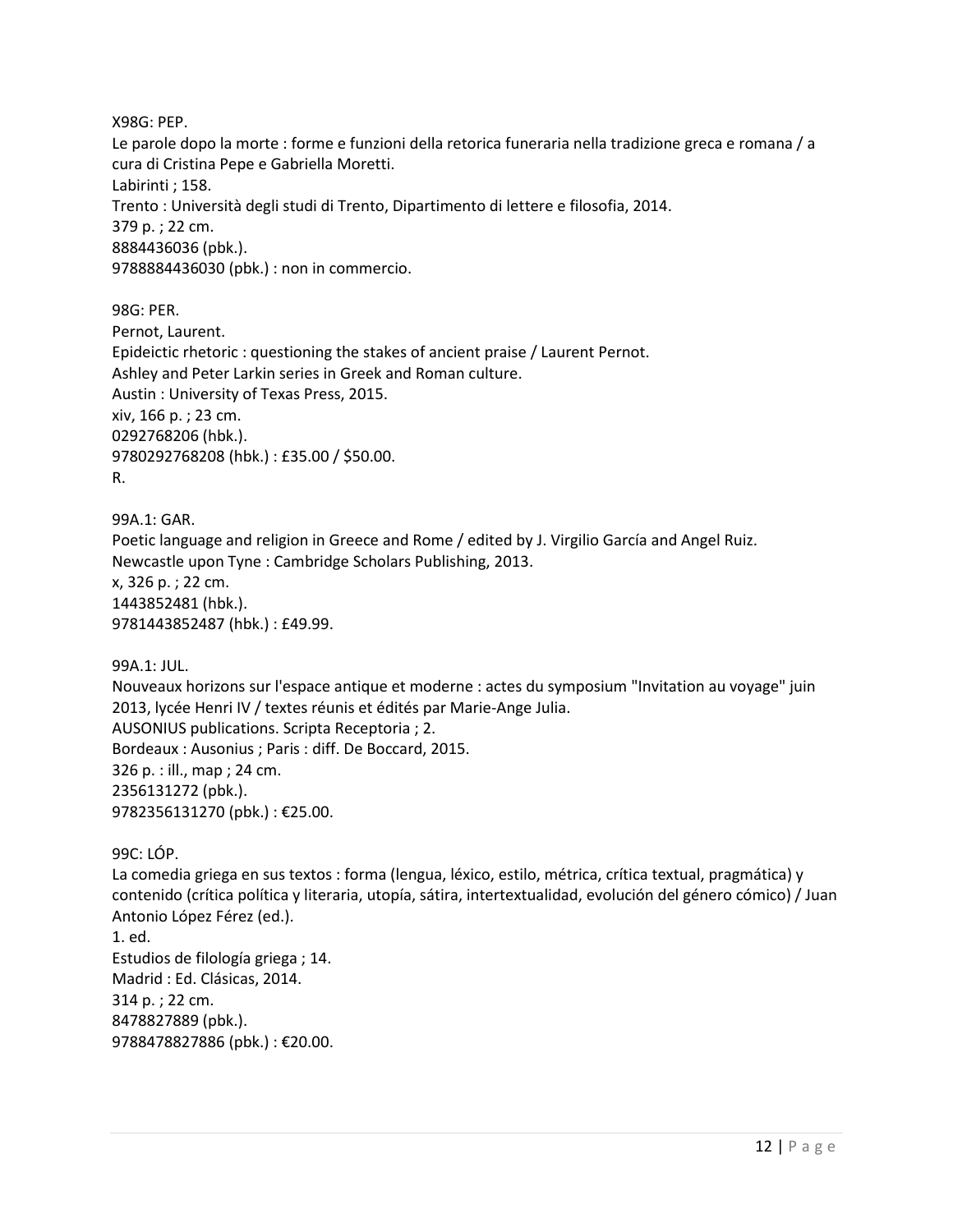99D: COL.

Collins, James Henderson.

Exhortations to philosophy : the protreptics of Plato, Isocrates, and Aristotle / James Henderson Collins II.

Oxford ; New York : Oxford University Press, 2015. xiv, 300 p. ; 24 cm. 0199358591 (hbk.). 9780199358595 (hbk.) : £47.99.

99G: MOR.

Amor y sexo en la literatura latina / Rosario Moreno Soldevila y Juan Martos (eds.). Exemplaria classica. Anejo ; 4. [Huelva] : Universidad de Huelva, 2014. 267 p. ; 24 cm.

99G: PAR.

Labor in studiis : scritti di filologia in onore di Piergiorgio Parroni / a cura di Giorgio Piras. Roma : Salerno Editrice, 2014. xviii, 296 p., [4] p. of plates : ill. (some col.) ; 24 cm. 8884028159 (pbk.). 9788884028150 (pbk.) : €28.00.

ST.18.

Praising the otherness : linguistic and cultural alterity in the Roman empire : historiography and panegyrics / edited by María Pilar García Ruiz and Alberto J. Quiroga Puertas. Talanta : proceedings of the Dutch Archaeological and Historical Society ; vol. 45, 2013. Amsterdam : Dutch archaeological and historical society, 2014. 175 p. ; 24 cm. 9789072067173 (pbk.). 9072067177 (pbk.). R. 99H: VOG. Vogel, Monika, 1981-

Ter quinque volumina : Zahlenperiphrase in der lateinischen Dichtung von ihren Anfängen bis ins zweite Jahrhundert n. Chr. / Monika Vogel. Orbis antiquus ; Bd. 46. Münster : Aschendorff Verlag, 2014. xii, 683 p. : ill. ; 24 cm.

3402144484 (pbk.). 9783402144480 (pbk.) : €86.00.

R.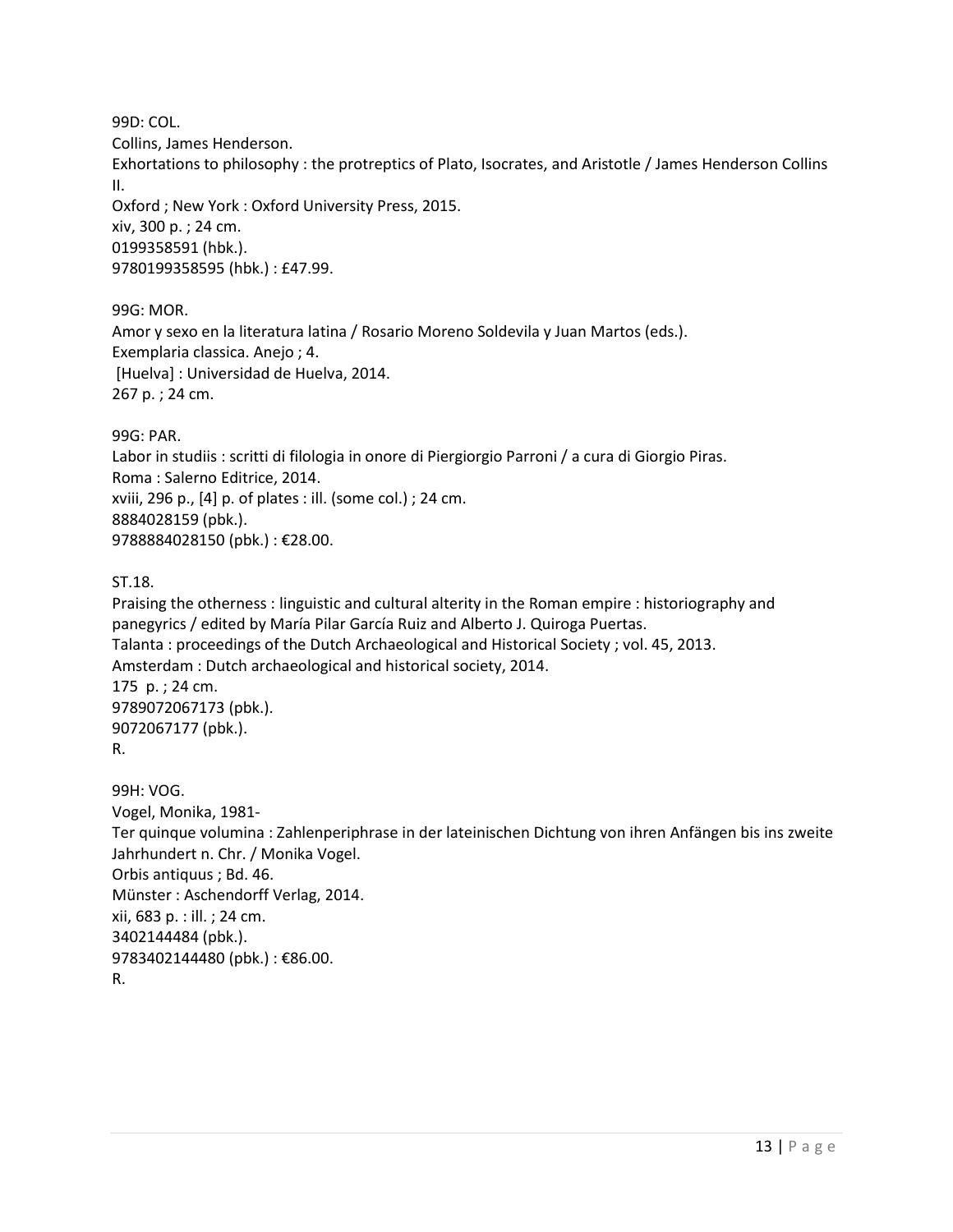99J: MAL.

En kaloîs koinopragía : hommages à la mémoire de Pierre-Louis Malosse et Jean Bouffartigue / édités par Eugenio Amato ; avec la collaboration de Valérie Fauvinet-Ranson et Bernard Pouderon. Revue des études tardo-antiques ; Supplément 3. [Nantes] : Association "Textes pour l'histoire de l'Antiquité tardive" (THAT), 2014. 544 p. : ill., col. ports ; 24 cm. 2955123706 (pbk.). 9782955123706 (pbk.) : €40.00.

99J: TOR. Officia oratoris : estrategias de persuasión en la literatura polémica Cristiana (ss. I-V) / Juana Torres, editora. Ilu, Revista de Ciencias de las Religiones. Anejos. Serie de monografías ; 24. Madrid : Publicaciones Universidad Complutense, 2013. 212 p. ; 24 cm. 8466934901 (pbk.). 9788466934909 (pbk.) : €14.40.

99L: BIL. Tragedy and the idea of modernity / edited by Joshua Billings and Miriam Leonard. Classical presences. Oxford : Oxford University Press, 2015. xi, 354 p. ; 22 cm. 0198727798 (hbk.). 9780198727798 (hbk.) : £75.00. H.

## <span id="page-13-0"></span>**100-101: PAPYROLOGY AND EPIGRAPHY**

X100J: CAI PRE. Salomons, Robert Paul. P. Cair. Preis.2 / R.P. Salomons. Papyrologica Bruxellensia ; 35. Bruxelles : Association Egyptologique Reine Elisabeth, 2014. ix, 120 p. ; 24 cm. 2960083415 (pbk.). 9782960083415 (pbk.) : €45.00.

101H.1: ATI. Solin, Heikki. Miscellanea atinate / Heikki Solin. San Donato Val di Comino : Associazione "Genesi", 2013. 108 p. : ill., ports ; 24 cm. 8888391843 (pbk.). 9788888391847 (pbk.) : €10.00.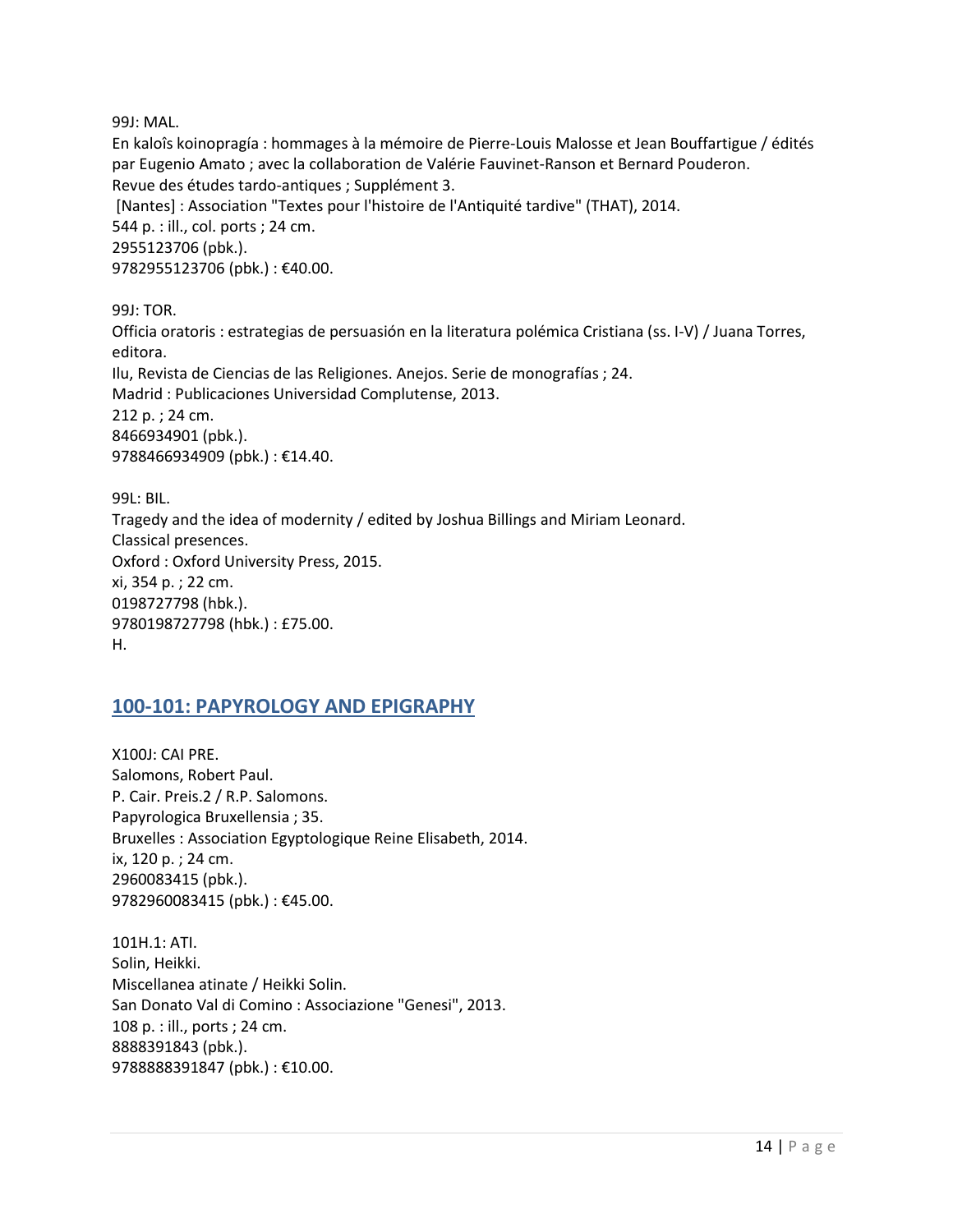101Q: LIM. Limón Belén, María. La compaginación de las inscripciones latinas en verso : Roma e Hispania / María Limón Belén. Hispania antigua. Serie histórica ; 10. Roma : "L'Erma" di Bretschneider, 2014. 173 p. : ill. ; 24 cm. 8891306630 (pbk.). 9788891306630 (pbk.) : €110.00.

## <span id="page-14-0"></span>**102-116: PREHISTORY, ARCHAEOLOGY AND TOPOGRAPHY**

X102F: KIL. Killen, John T. (John Tyrell). Economy and administration in Mycenaean Greece : collected papers on Linear B / John T. Killen ; edited by Maurizio Del Freo. Incunabula Graeca ; 104. Roma : CNR, Istituto di studi sul Medterraneo antico, 2015. 3 v. (xxiv, 1245 p.) : ill. ; 26 cm. 8880801511 (set : pbk.). 9788880801511 (set : pbk.) : €150.00.

103B: HAA.

La construction de l'étruscologie au début du XXe siècle : actes des journées d'études internationales des 2 et 3 décembre 2013, Amiens / textes réunis et édités par Marie-Laure Haack ; avec la collaboration de Martin Miller. AUSONIUS publications. Scripta Receptoria ; 3.

Bordeaux : Ausonius ; Paris : diff. De Boccard, 2015. 222 p. : ill. (some col.), facs, maps, plans, ports ; 24 cm. 2356131396 (pbk.). 9782356131393 (pbk.) : €25.00. R.

104D: BAT. Contacts et acculturations en Méditerranée occidentale : hommage à Michel Bats : actes du colloque de Hyères, 15-18 septembre 2011 / édités par Réjane Roure ; avec la collaboration de Carmen Aranegui ... [et al.]. Bibliothèque d'archéologie méditerranéenne et africaine ; 15. Arles : Errance ; Aix-en-Provence : Centre Camille Jullian, 2015. 562 p. : ill. (some col.), maps, plans ; 28 cm. 2877725553 (pbk.). 9782877725552 (pbk.) : €55.00.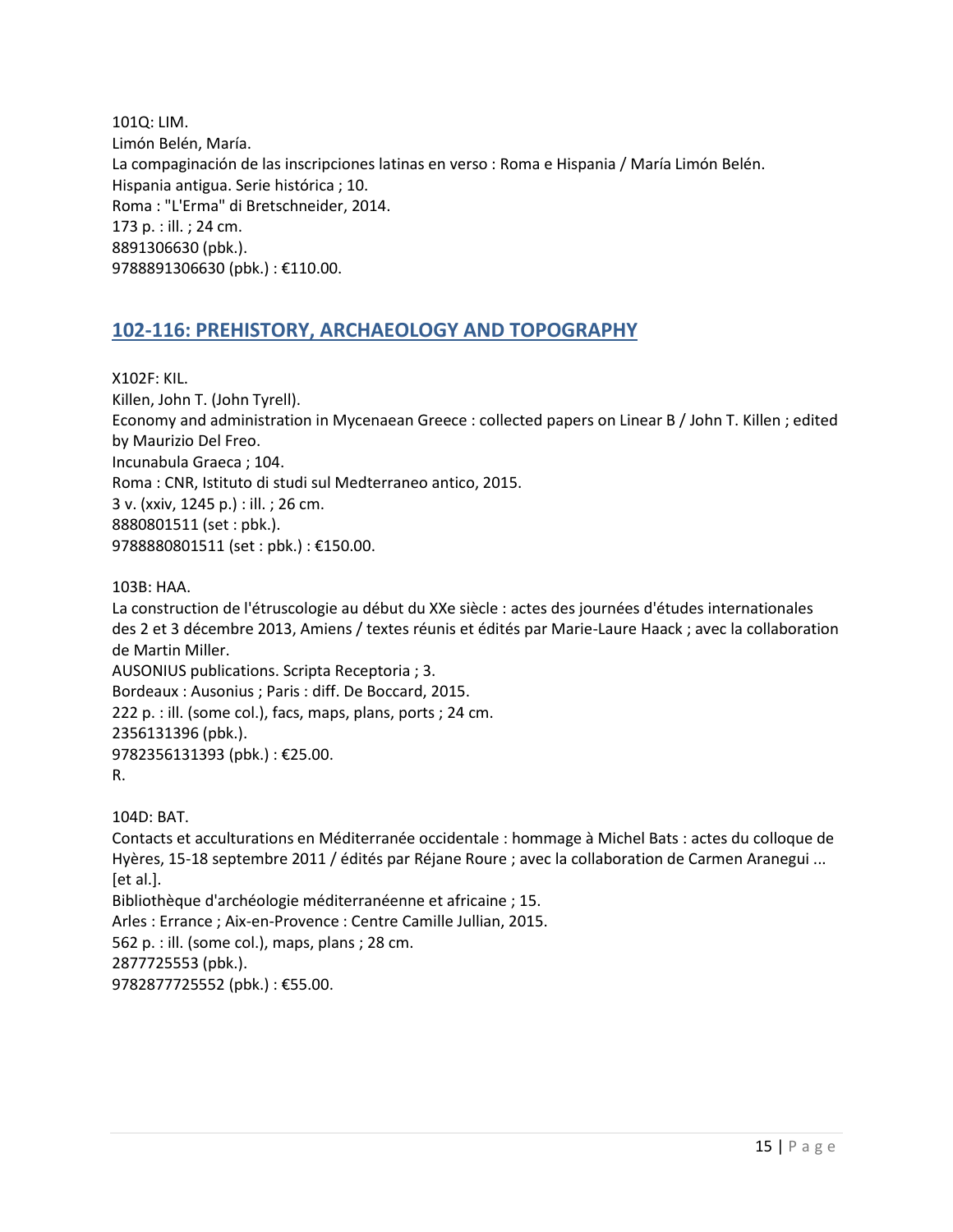105E: SUK. Salskov Roberts, Helle. Sūkās XI : the Attic pottery and commentary on the Greek inscriptions found on Tall Sūkās / by Helle Salskov Roberts. Scientia Danica. Series H, Humanistica 4 ; v. 3. Publications of the Carlsberg Expedition to Phoenicia ; 14. [Copenhagen] : Det Kongelige Danske Videnskabernes Selskab, 2015. 164 p. : ill. (some col.), map, plans ; 27 cm. 8773043818 (pbk.). 9788773043813 (pbk.) : D.kr.280.

105F.1: JER. Shalev-Hurvitz, Vered. Holy sites encircled : the early Byzantine concentric churches of Jerusalem / Vered Shalev-Hurvitz. Oxford studies in Byzantium. Oxford : Oxford University Press, 2015. xviii, 429 p., 20 p. of plates : ill. (some col.), maps, plans ; 24 cm. 0199653771 (hbk.). 9780199653775 (hbk.) : £90.00.

X107B: FRE. French, D. H. (David H.). Roman roads and milestones of Asia Minor. Vol. 3 / David H. French. Electronic monograph / British Institute at Ankara ; 1-<3> [London] : British Institute at Ankara, 2012. <3> v. (63, 358, 410 p.): ill. (some col.), maps ; 30 cm. 1898249261 (fasc. 3). 9781898249269 (fasc. 3).

107C.5: AYD. Mersin : Arkeoloji Kazıları ve Araştırmaları / Editör Ümit Aydınoğlu. Akdeniz/Mersin : Mavi Ofset, 2015. 177 p.: ill., maps, plans, port. ; 28 cm. 6051496963 (pbk.). 9786051496962 (pbk.).

108A: BER. Berman, Lawrence Michael, 1952- The priest, the prince, and the Pasha : the life and afterlife of an ancient Egyptian sculpture / Lawrence M. Berman. Boston : MFA Publications, Museum of Fine Arts, 2015. 206 p. : ill. (mostly col.), ports ; 22 cm. 0878467963 (hbk.). 9780878467969 (hbk.) : £15.00 / \$24.95.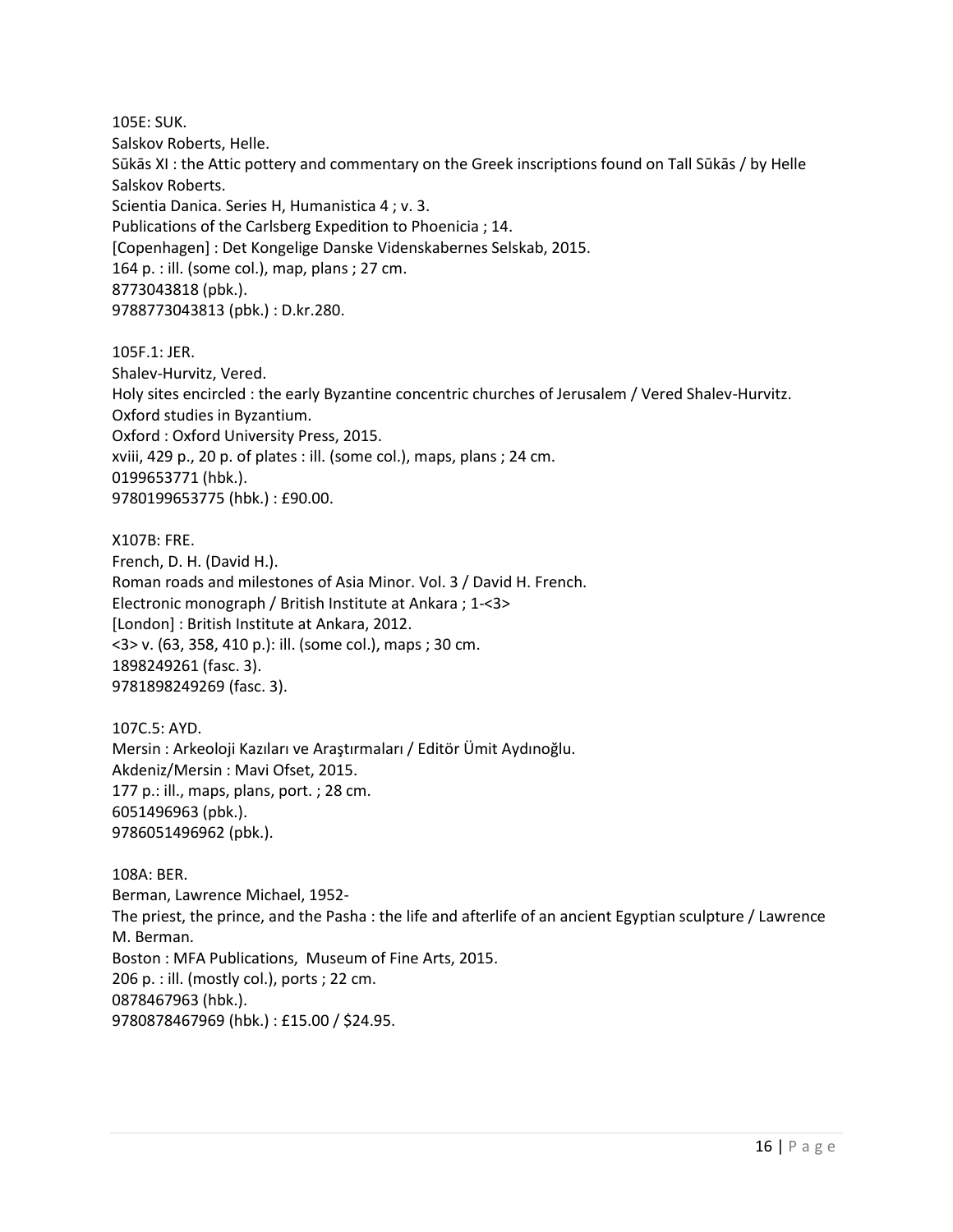X108A.2: ALE. Guimier-Sorbets, Anne-Marie. Renaître avec Osiris et Perséphone : Alexandrie, les tombes peintes de Kôm el-Chougafa / Anne-Marie Guimier-Sorbets, André Pelle, Mervat Seif el-Din. Antiquités alexandrines ; 1. Alexandrie : Centre d'études alexandrines, 2015. 177 p. : ill. (some col.) ; 25 cm. 2111298581 (hbk.). 9782111298583 (hbk.) : €40.00.

108E: CAR.

Carthage : fact and myth / edited by Roald Docter, Ridha Boussoffara, Pieter ter Keurs ; English translation, Beverley Jackson. Leiden : Sidestone Press, 2015. 144 p. : ill., maps ; 29 cm. 9088903115 (hbk.). 9789088903113 (hbk.) : £30.00. H. or R.

109E: DUD. Dudley, Jill, 1931- Lap of the gods : travels in Crete and the Aegean Islands / Jill Dudley. [Stockland, nr. Honiton, Devon] : Orpington Publishers, 2015. [vi], 240 p. : ill., maps ; 20 cm. 0955383463 (pbk.). 9780955383465 (pbk.) : £7.99.

X110A.1: PËR. Proceedings of the International Congress of Albanian Archaeological Studies : 65th anniversary of Albanian archaeology (21-22 November, Tirana 2013) / Luan Përzhita, Illir Gijipali, Gëzim Hoxha, Belisa Muka. Tiranë : Botimet Albanologjike, 2014. 654 p. : ill. (some col.), maps, plans, ports ; 31 cm. 9928141282 (hbk.). 9789928141286 (hbk.).

110A.2: OPR.

Ad finem imperii romani : studies in honour of Coriolan H. Opreanu / Sorin Cociş, Vlad-Andrei Lăzărescu, Monica Gui, Dan-Augustin Deac. Bibliotheca ephemeris napocensis ; 8. Cluj-Napoca : Mega, 2015. 390 p. : ill. (some col.), maps, plans, ports ; 30 cm. 6065434590 (hbk.). 9786065436008 (hbk.).

ST.28.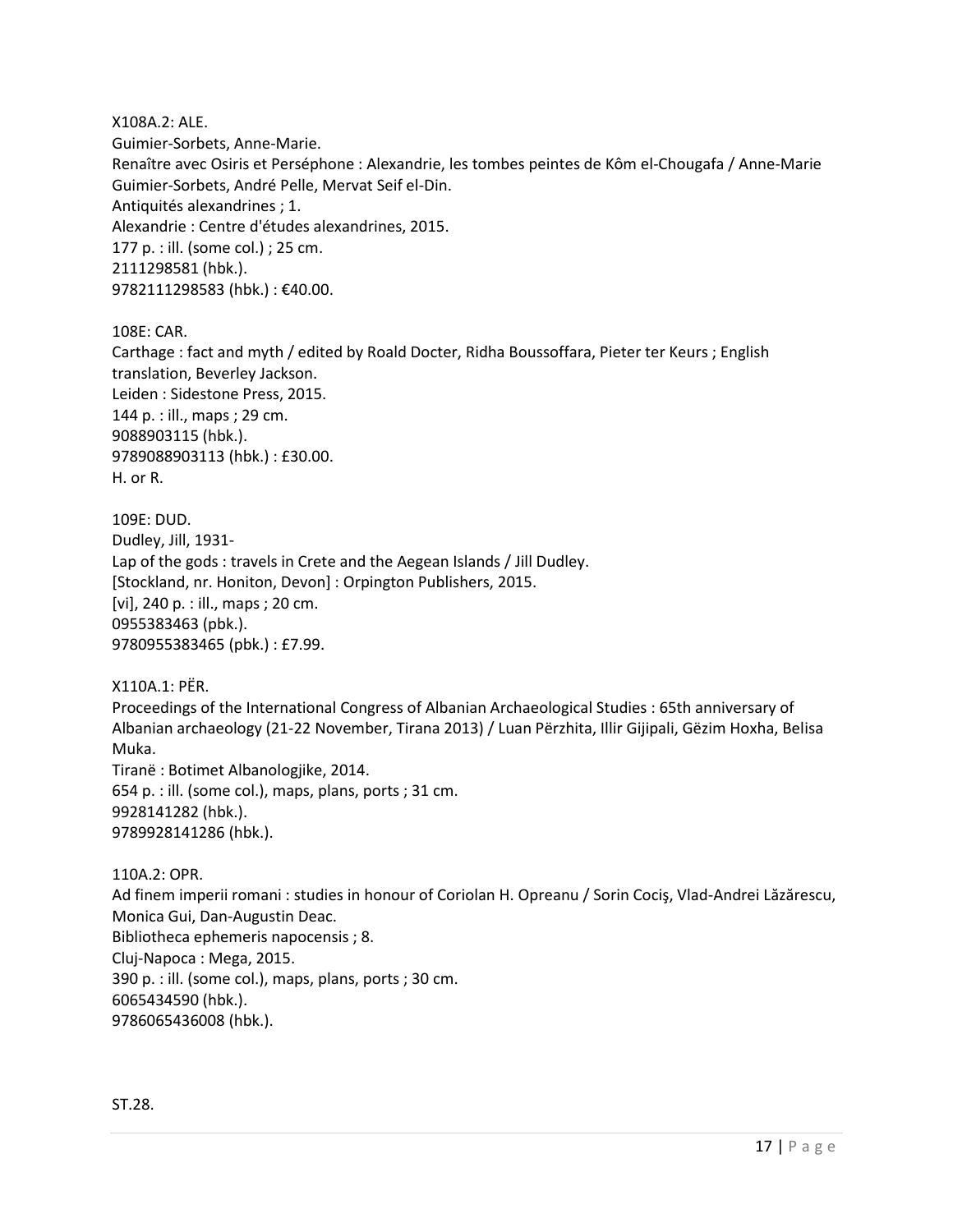In honorem professoris Dimitŭr Ovcharov / pod redaktsiiata na Boni Petrunova i Valeri Grigorov. Izvestiia na Natsionalniia arkheologicheski institut ; 40, 2012 = Bulletin of the National institute of archaeology ; 40, 2012.

Sofiia : Bŭlgarska akademiia na naukite, Natsionalen arkheologicheski institut i muzeĭ, 2012. 379 p. : ill., plans, ports ; 29 cm.

T.Box 265.

Schneider Berrenberg, Rüdiger. Erste Überlegungen zu den Massen der Grabanlage in Amphipolis / Rüdiger Schneider Berrenberg. Bonn am Rhein : Die Berrenberg Presse, 2014. 22 p. : col. ill. ; 30 cm.

112F: ATH MIL.

Autopsy in Athens : recent archaeological research on Athens and Attica / edited by Margaret M. Miles. Oxford : Oxbow Books, 2015. xii, 186 p. : ill. (some col.), maps, plans ; 28 cm. 1782978569 (hbk.). 9781782978565 (hbk.) : £60.00. 9781782978572 (digital). H.

X112H: TEG. Tegea / general editor, Erik Østby. Papers and monographs from the Norwegian Institute at Athens. Series 4o ; 3-4.. Athens : Norwegian Institute at Athens, 2014. 2 v. (626, 465 p., folding plates) : ill., plans, ports ; 30 cm. 9608514517 (vol. 1 : hbk.). 9789608514515 (vol. 1 : hbk.) : €60.00. 9608514525 (vol. 2 : hbk.). 9789608514522 (vol. 2 : hbk.) : €40.00.

XST.13.

Francesco Nicosia, l'archeologo e il soprintendente : scritti in memoria. Notiziario della Soprintendenza per i Beni Archeologici della Toscana : Supplemento ; 1. Firenze : All'Insegna del Giglio, 2013. xvi, 416 p. : ill., maps, ports ; 27 cm. 887814584X (pbk.). 9788878145849 (pbk.): €45.00.

X113D.1: MON. Montanaro, Andrea C., 1970- Ornamenti e lusso nell'antica Peucezia : le aristocrazie tra VII e III secolo a.C. e i rapporti con Greci ed Etruschi / Andrea Celestino Montanaro. Studia Archaeologica ; 201. Roma : "L'Erma" di Bretschneider, 2015. 315, lx p. of col. plates : ill., map, plans ; 24 cm. 889130784X (pbk.). 9788891307842 (pbk.) : €230.00.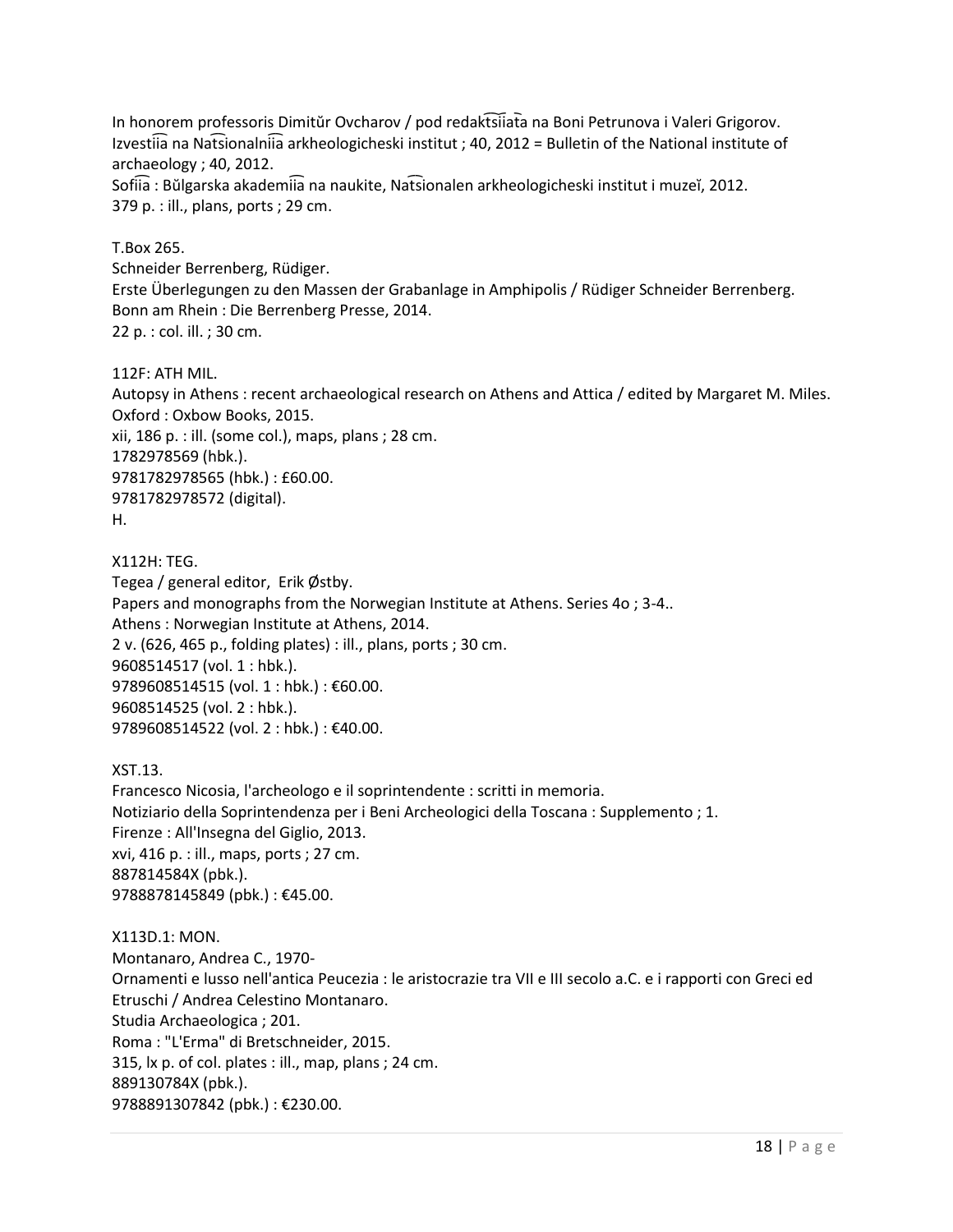#### 113D.1: VOL.

Patrimoni culturali e paesaggi di Puglia e d'Italia tra conservazione e innovazione : atti delle giornate di studio, Foggia, 30 settembre e 22 novembre 2013 / a cura di Giuliano Volpe. Insulae Diomedeae ; 22. Bari : Edipuglia, 2014. 343 p. : col. ill., maps, plans ; 30 cm. 8872287324 (pbk.). 9788872287323 (pbk.) : €50.00.

113E: COL.

Quaderni coldragonesi. 5 / a cura di Angelo Nicosia. [Colfelice, Italy] : Comune di Colfelice, 2014. 134 p. : ill., facs. ; 30 cm. 8895101499 (pbk.). 9788895101491 (pbk.).

X113E: MET.

Lanza Catti, Elisa.

The chora of Metaponto. 5, A Greek farmhouse at Ponte Fabrizio / Elisa Lanza Catti and Keith Swift ; edited by Joseph Coleman Carter.

1st ed.

Austin : University of Texas Press, 2014. xxvii, 479 p. : chiefly col. ill., maps, plans ; 29 cm. 0292758642 (hbk.). 9780292758643 (hbk.) : £54.00 / \$75.00. H.

113F: SUA.

Scavi di Suasa, 1 : i reperti ceramici e vitrei dalla Domus dei Coiedii / a cura di Luisa Mazzeo Saracino. Studi e scavi (Università di Bologna. Dipartimento di archeologia) n.s. 39. Bologna : Ante Quem, 2014. 708 p. : ill. (some col.), plans ; 30 cm. + +2 loose folding plans in pocket at rear. 887849092X (pbk.). 9788878490925 (pbk.) : €65.00.

XST.2.

Notizie degli scavi di antichità comunicate dalla Scuola Normale Superiore di Pisa : rassegna archeologica del Laboratorio di Scienze dell'Antichità / cura red.: Chiara Michelini. Annali della Scuola Normale Superiore di Pisa, Classe di Lettere e Filosofia ; Serie V, vol. V,2 : Supplemento. Pisa : Edizioni ETS, 2013.

x, 293 p. : ill. (some col., some folding), map, plans ; 24 cm.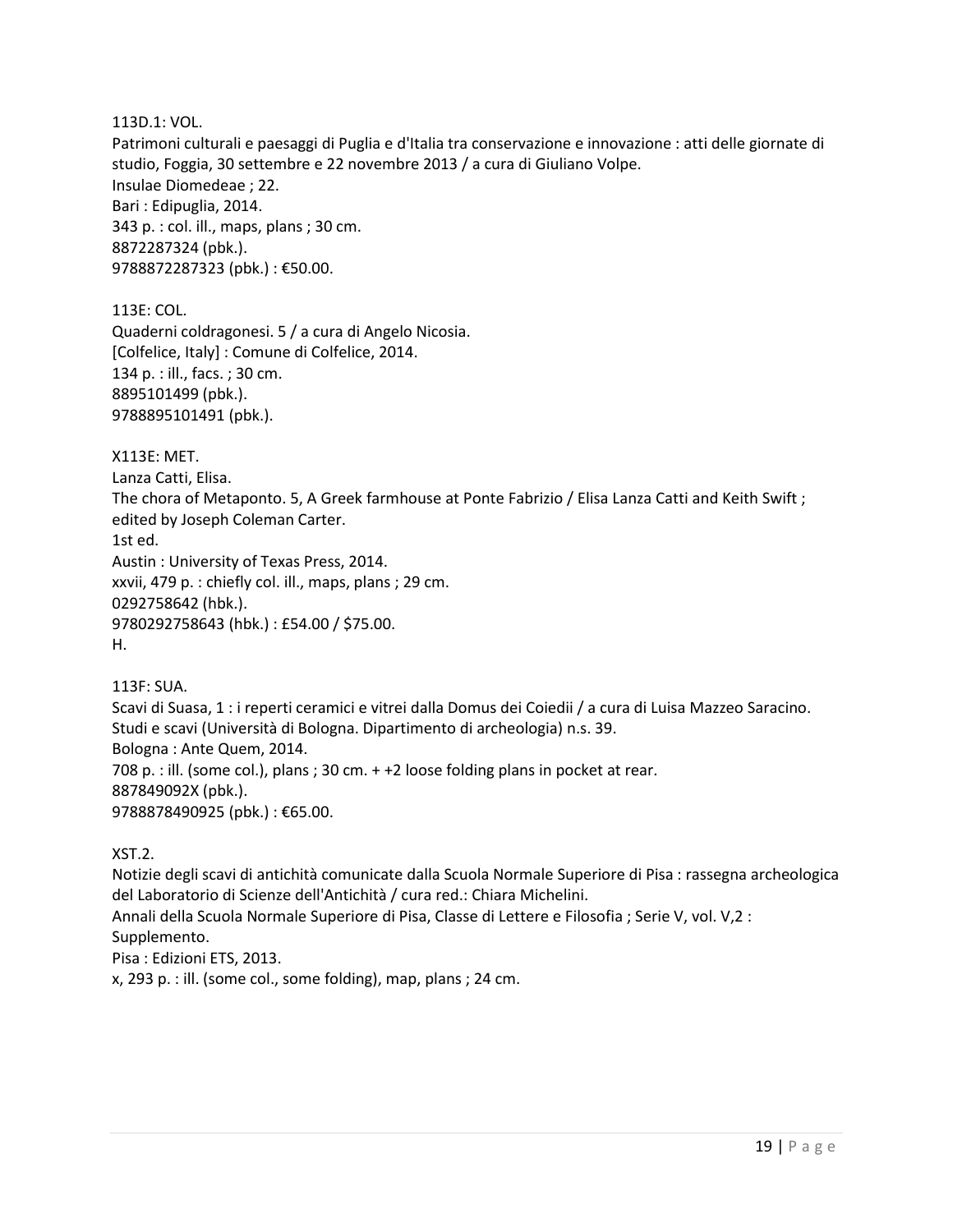114C: TAR.

Tarteso : el emporio del metal / Juan M. Campos, Jaime Alvar, editores. Colección Huellas del pasado. [Córdoba] : Editorial Almuzara, 2013. 727 p. : ill., maps ; 24 cm. 8415828306 (pbk.). 9788415828303 (pbk.).

114G: FER.

Fernández-Götz, Manuel.

Identity and power : the transformation of Iron Age societies in Northeast Gaul / Manuel Fernández-Götz.

Amsterdam archaeological studies ; 21.

Amsterdam : Amsterdam University Press, 2014.

ix, 288 p. : ill. (some col.), maps, plans ; 31 cm.

9089645977 (hbk.).

9789089645975 (hbk.) : €89.00.

114H: OED.

Oedenburg : fouilles françaises, allemandes et suisses à Biesheim et Kunheim, Haut-Rhin, France. v. 2, L'agglomération civile et les sanctuaires / Michel Reddé (éd.) ; Caty Schucany ... [et al] ; avec des contributions de Ronald Bockius ... [et al.].

Monographien (Römisch-Germanisches Zentralmuseum Mainz. Forschungsinstitut für Vor- und Frühgeschichte) ; Bd. 79, 2.

Mainz : Verlag des Römisch-Germanischen Zentralmuseums, 2011.

2 v. (537, 294 p.) : ill. (some col.), maps, plans ; 31 cm. + 5 folding plans and CD-ROM (4 3/4 in.) in pocket at rear. 3884671898 (v. 2 : hbk.).

9783884671894 (v. 2 set : hbk.) : €130.00.

115A: RAN. Randsborg, Klavs. Roman reflections : Iron Age to Viking Age in Northern Europe / Klavs Randsborg. Debates in archaeology. London ; New York, NY : Bloomsbury, 2015. xii, 172 p. : ill., maps ; 23 cm. 1472579534 (hbk.). 9781472579539 (hbk.) : £45.00. B. or R.

115i: KAE.

De l'âge du Fer à l'usage du verre : mélanges offerts à Gilbert Kaenel, dit "Auguste", à l'occasion de son 65e anniversaire / textes réunis par Jérôme Bullinger, Pierre Crotti et Claire Huguenin. Cahiers d'archéologie romande ; 151. Lausanne : Cahiers d'archéologie romande, 2014. 311 p. : ill., maps, plans ; 30 cm. 2880281512 (pbk.). 9782880281519 (pbk.) : Sw.fr.50.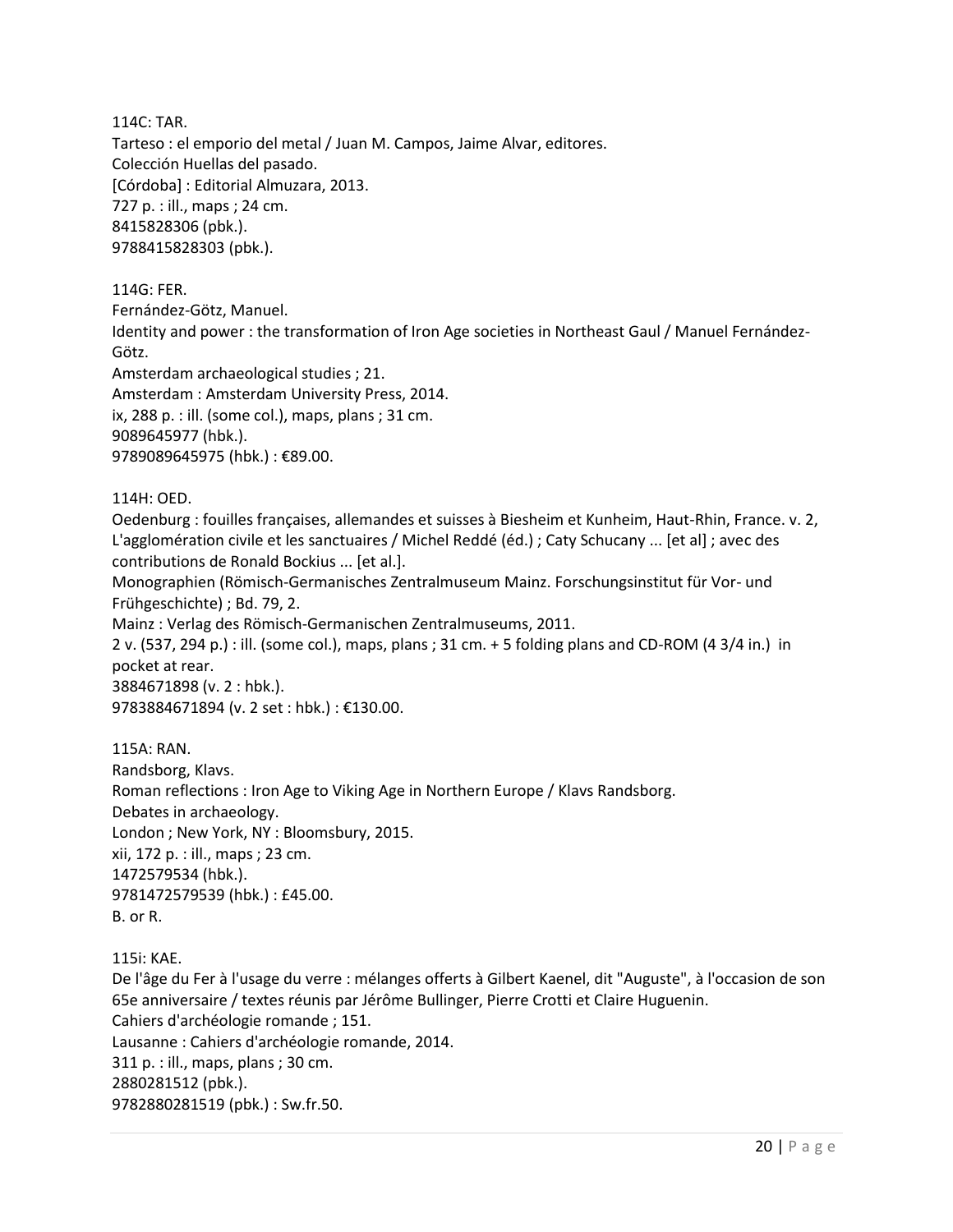115J: GEN.

Haldimann, Marc-André.

Des céramiques aux hommes : étude céramique des premiers horizons fouillés sous la cathédrale Saint-Pierre de Genève (1er millénaire av. J.-C.-40 apr. J.C.) / Marc-André Haldimann ; [traductions en allemand et en anglais: Eva et Frédéric Haldimann].

Cahiers d'archeologie romande ; 148.

Memoires et documents de la Société d'Histoire et d'Archéologie de Genève ; 66.

Genève : Société d'histoire et d'archéologie de Genève ; Lausanne : Cahiers d'archéologie romande, 2014.

306 p. : ill. (chiefly col.), plans ; 30 cm. + CD-ROM (4 3/4 in.) inside rear cover.

```
2880281482 (pbk.).
```
9782880281489 (pbk.) : Sw.fr.60.

116A Copy 2: SAL. Salway, Peter. Roman Britain : a very short introduction / Peter Salway. 2nd ed. Very short introductions ; 17. Oxford ; New York : Oxford University Press, 2015. xiii, 122 p. : ill., maps ; 18 cm. 0198712162 (pbk.). 9780198712169 (pbk.) : £7.99. B.

116D: BIG. Rudling, David, 1956- Bignor Roman villa / David Rudling and Miles Russell. Stroud : The History Press, 2015. 176 p., [16] p. of col. plates: ill., plans, ports ; 24 cm. 0750961554 (pbk.). 9780750961554 (pbk.) : £14.99. B.

## <span id="page-20-0"></span>**117-119: ANCIENT HISTORY**

118C: OBE. Ober, Josiah. The rise and fall of classical Greece / Josiah Ober. The Princeton history of the ancient world. Princeton ; Oxford : Princeton University Press, 2015. xxv, 416 p. : ill., maps ; 25 cm. 069114091X (hbk.). 9780691140919 (hbk.) : £24.95 / \$35.00. H.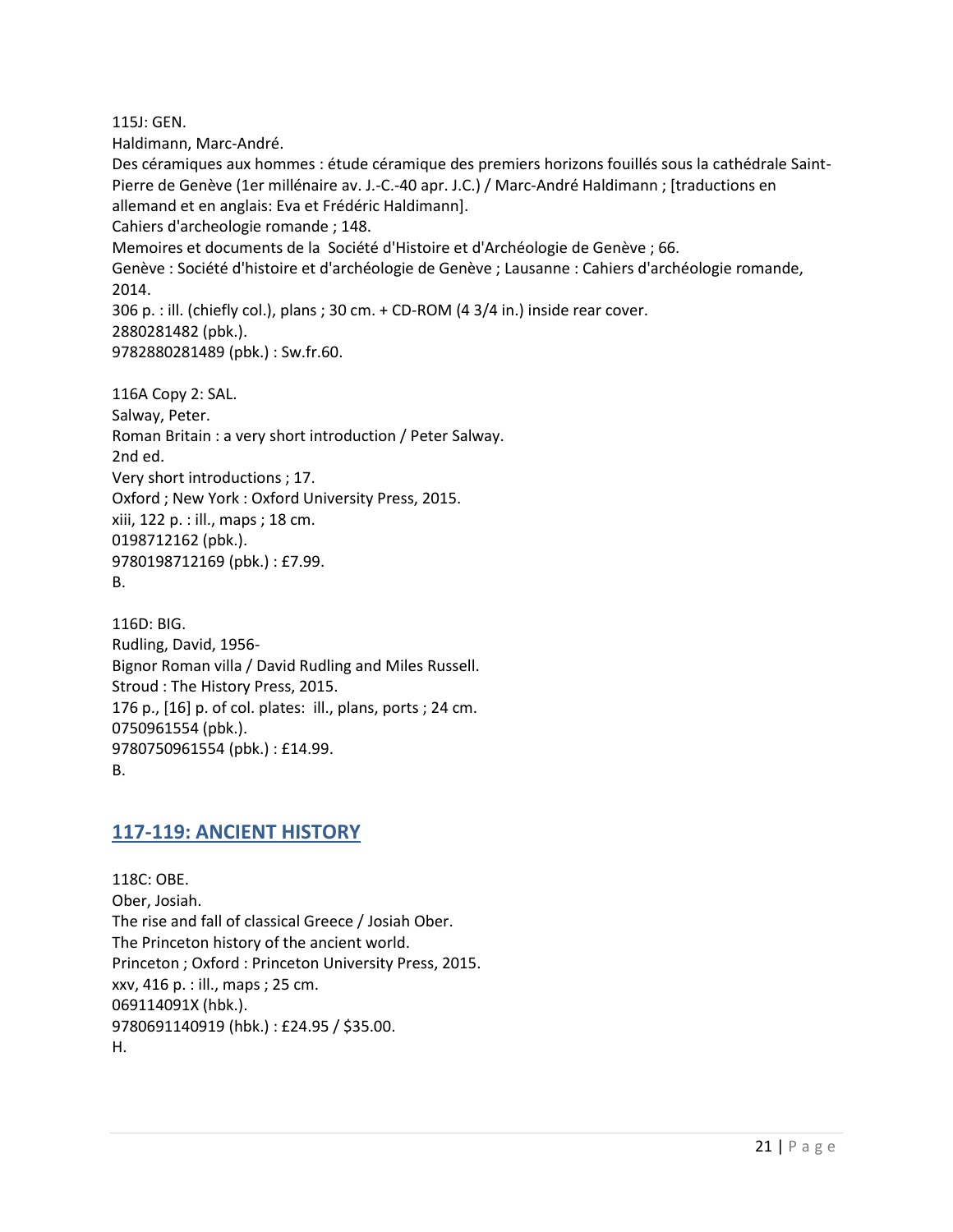XST.8.

Sparte hellénistique : IVe-IIIe siècles avant notre ère : actes de la table ronde organisée à Paris les 6 et 7 avril 2012 / sous la direction de Jacqueline Christien et Bernard Legras. Dialogues d'histoire ancienne. Supplément ; 11. Besançon : Presses universitaires de Franche-Comté, 2014. 319 p. : ill. (some col.), map ; 22 cm. 2848674938 (pbk.). 9782848674933 (pbk.) : €27.00.

118L: ZEC.

L'ellenismo come categoria storica e come categoria ideale / [testi di] Artur M. Eckstein ... [et al.] ; introduzione di Giuseppe Zecchini.

Pubblicazioni del Centro di ricerche di metafisica. Collana Temi metafisici e problemi del pensiero antico ; 130.

Milano : Vita e pensiero, 2013. 232 p. : ill. ; 22 cm. 8834325257 (pbk.). 9788834325254 (pbk.) : €25.00.

118o: SWE. Swetnam-Burland, Molly. Egypt in Italy : visions of Egypt in Roman imperial culture / Molly Swetnam-Burland. New York, NY, USA : Cambridge University Press, 2015. xii, 249 p., 8 p. of col. plates : ill. (some col.), maps ; 26 cm. 1107040485 (hbk.). 9781107040489 (hbk.) : £70.00 / \$110.00. R.

X119D: LAB. Labitzke, Marcel, 1989- Marius : der verleumdete Retter Roms / Marcel Labitzke. Münster : ATE, 2013. 539 p. : ill. (some col.), maps (chiefly col.) ; 22 cm. 3897812150 (hbk.). 9783897812154 (hbk.) : €28.90.

119D.1 Copy 2: GEL. Gelzer, Matthias, 1886-1974. Cicero : ein biographischer Versuch / Matthias Gelzer. 2,, erw. Aufl., mit einer Forschungsgeschichtlichen Einleitung und einer Ergänzungsbibliographie / von Werner Riess. Stuttgart : Franz Steiner, 2014. xxvii, 405 p : 2 maps ; 24 cm. 3515099034 (pbk.). 9783515099035 (pbk.) : €39.00. R.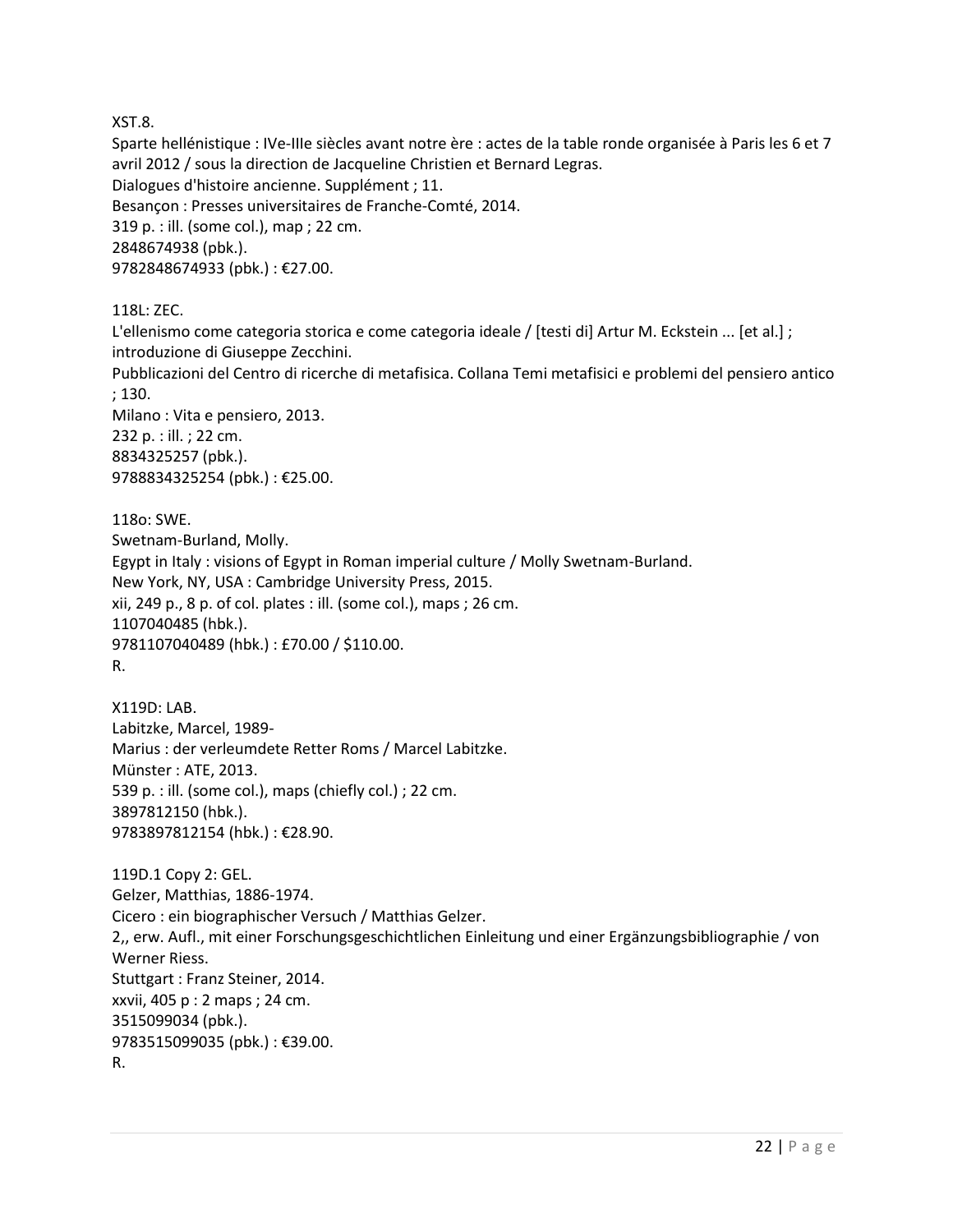119P: SAR. Sarris, Peter. Byzantium : a very short introduction / Peter Sarris. Very short introductions ; 437. Oxford : Oxford University Press, 2015. xvi, 142 p. : ill. (some col.), 5 maps ; 18 cm. 0199236119 (pbk.). 9780199236114 (pbk.) : £7.99 / \$11.95. H.

## <span id="page-22-0"></span>**120: CHRISTIANITY, JUDAISM ETC.**

120E: BAT. Bates, Matthew W. The birth of the Trinity : Jesus, God, and Spirit in New Testament and early Christian interpretations of the Old Testament / Matthew W. Bates. Oxford : Oxford University Press, 2015. xii, 234 p. ; 24 cm. 0198729561 (hbk.). 9780198729563 (hbk.) : £55.00.

120F: STE. Stephens, Christopher W. B. (Christopher William Barrow), 1982- Canon law and episcopal authority : the canons of Antioch and Serdica / Christopher W.B Stephens. Oxford theology and religion monographs. Oxford : Oxford University Press, 2015. x, 288 p. ; 24 cm. 0198732228 (hbk.). 9780198732228 (hbk.) : £65.00. R.

## <span id="page-22-1"></span>**121: POLITICS AND LAW**

XST.8.

Le point de vue de l'autre : relations culturelles et diplomatie / sous la direction d'Antonio Gonzales et Maria Teresa Schettino. Dialogues d'histoire ancienne. Supplément ; 9. Besançon : Presses universitaires de Franche-Comté, [2013]. 258 p. : ill. (some col.), maps ; 22 cm. 2848674679 (pbk.). 9782848674674 (pbk.) : €23.00.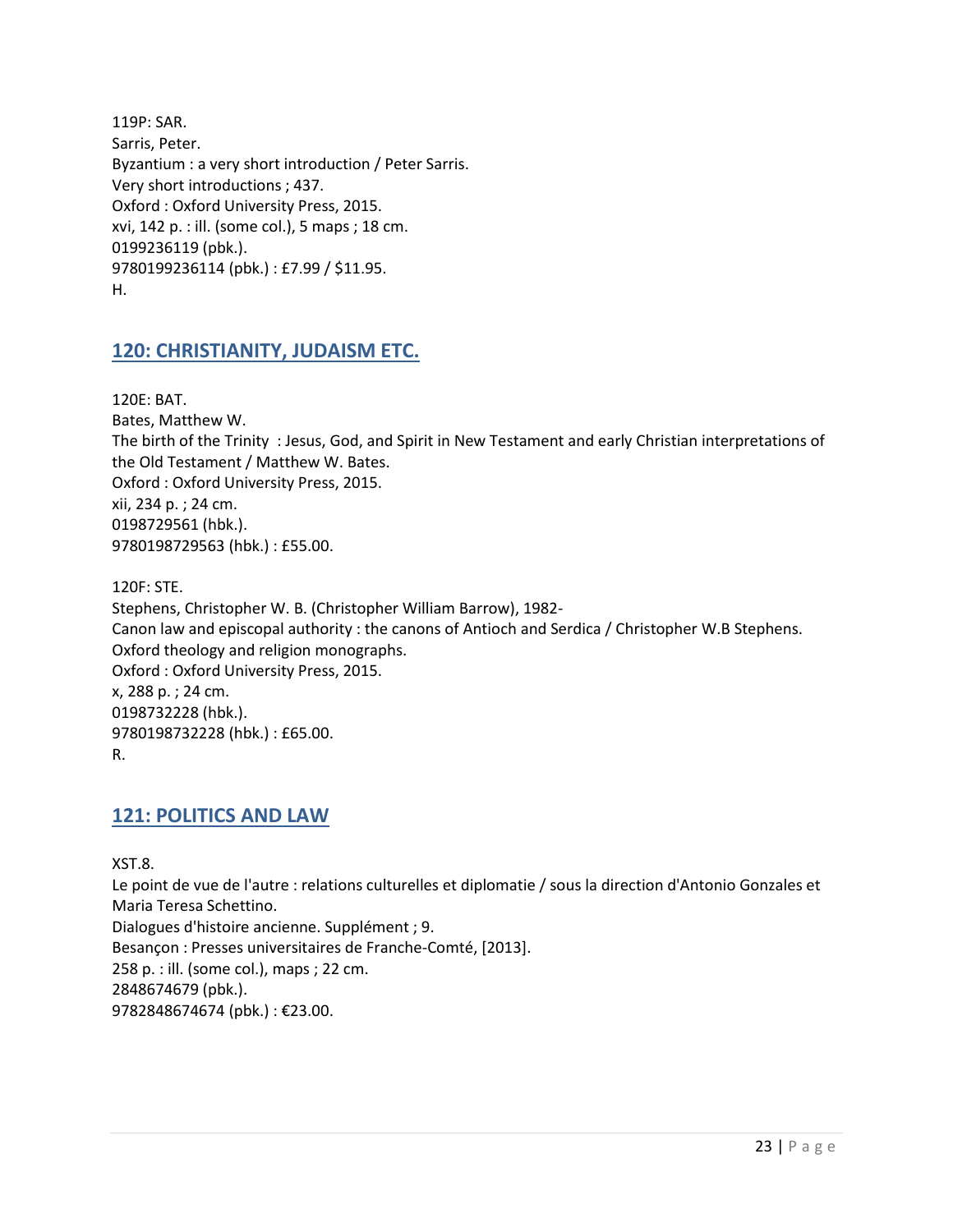121F: DAG. Daguet-Gagey, Anne. Splendor aedilitatum : l'édilité à Rome (Ier s. avant J.-C.-IIIe siècle après J.-C.) / Anne Daguet-Gagey. Collection de l'Ecole française de Rome ; 498. Rome : Ecole française de Rome, 2015. 807 p. : ill. ; 25 cm. 2728310572 (pbk.). 9782728310579 (pbk.) : €60.00. R.

121i: CAM. The Cambridge companion to Roman law / edited by David Johnston. New York, NY ; Cambridge : Cambridge University Press, 2015. xiii, 539 p. ; 24 cm. 0521895642 (hbk.). 9780521895644 (hbk.) : £70.00 / \$110.00. 0521719941 (pbk.). 9780521719940 (pbk.) : £23.99 / \$36.99. R.

#### <span id="page-23-0"></span>**122-123: RELIGION AND PHILOSOPHY**

122A: STE.

Götzen, Götter und Idole : frühe Menschenbilder aus 10 Jahrtausenden / [herausgegeben im Auftrag der Winckelmann-Gesellschaft von Max Kunze]. Ruhpolding : Verlag Franz Philipp Rutzen : Harrassowitz, 2010. 187 p. : ill. (some col.), map ; 30 cm. 3447064005 (pbk.). 9783447064002 (pbk.) : €38.00.

122D.8: CAR. Carboni, Romina. Dea in limine culto, immagine e sincretismi di Ecate nel mondo greco e microasiatico / Romina Carboni. Tübinger Archäologische Forschungen ; Bd. 17. Rahden/Westf. : VML, Verlag Marie Leidorf GmbH, 2015. 266 p., 46, [11], 4 p. of plates : ill., map ; 30 cm. 3896469975 (hbk.). 9783896469977 (hbk.) : €59.80. H.

122i: BRI. Bibliotheca Isiaca. 3 / sous la direction de Laurent Bricault et Richard Veymiers. Bordeaux : Ausonius Éd., 2014. 485 p. : ill., maps, plans ; 30 cm. 2356131213 (pbk.). 9782356131218 (pbk.) : €40.00.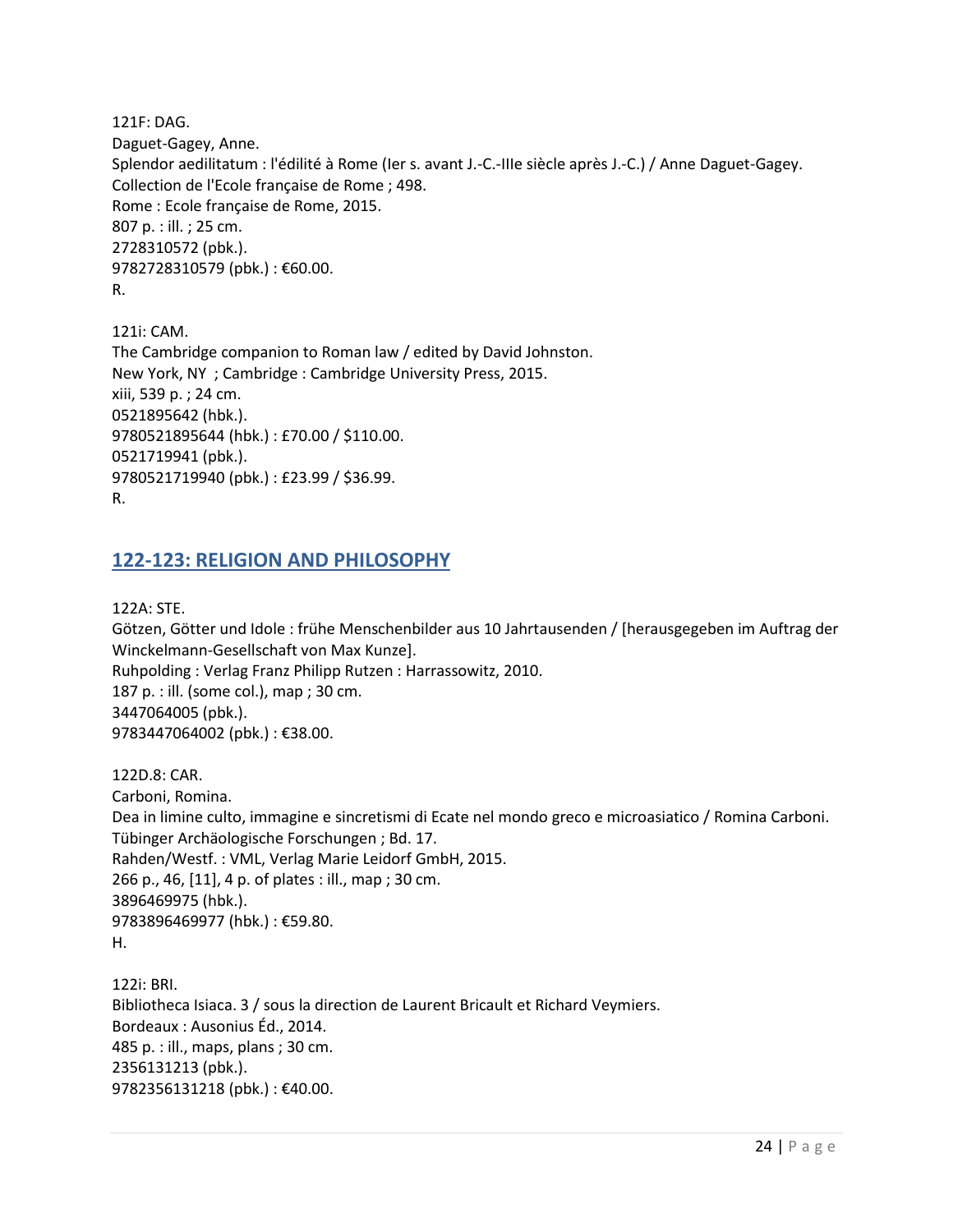122i: DZI. Divine men and women in the history and society of late Hellenism / edited by Maria Dzielska and Kamilla Twardowska. 1st ed. Byzantina et slavica cracoviensia ; 7. Cracow : Jagiellonian University Press, 2013. 168 p., [8] col. p. of plates : ill. (some color), map, ports ; 24 cm. 8323336792 (pbk.). 9788323336792 (pbk.) : £29.00.

122K: MOR. Morgan, Teresa (Teresa Jean). Roman faith and Christian faith : pistis and fides in the early Roman Empire and early churches / Teresa Morgan. Oxford : Oxford University Press, 2015. xi, 626 p. ; 24 cm. 0198724144 (hbk.). 9780198724148 (hbk.) : £95.00. R.

122K: RUE. Religious dimensions of the self in the second century CE / edited by Jörg Rüpke and Greg Woolf. Studien und Texte zu Antike und Christentum = Studies and texts in antiquity and Christianity ; 76. Tübingen : Mohr Siebeck, 2013. xi, 299 p. ; 24 cm. 3161522435 (pbk.). 9783161522437 (pbk.): €84.00.

ST.20 Copy 1. The Roman Republican triumph : beyond the spectacle / edited by Carsten Hjort Lange & Frederik Juliaan Vervaet. Analecta Romana Instituti Danici. Supplementum ; 45. Roma : Edizioni Quasar, 2014. 261 p. : ill., geneal. table, map ; 30 cm. 8871405765 (pbk.). 9788871405766 (pbk.) : €32.00. R.

123D: COL. Unité et origine des vertus dans la philosophie ancienne / textes réunis et édités par Bernard Collette-Dučić et Sylvain Delcomminette. Cahiers de philosophie ancienne ; no. 23. Bruxelles : Editions Ousia, 2014. 478 p. : ill. ; 21 cm. 2870601719 (pbk.). 9782870601716 (pbk.) : €22.00.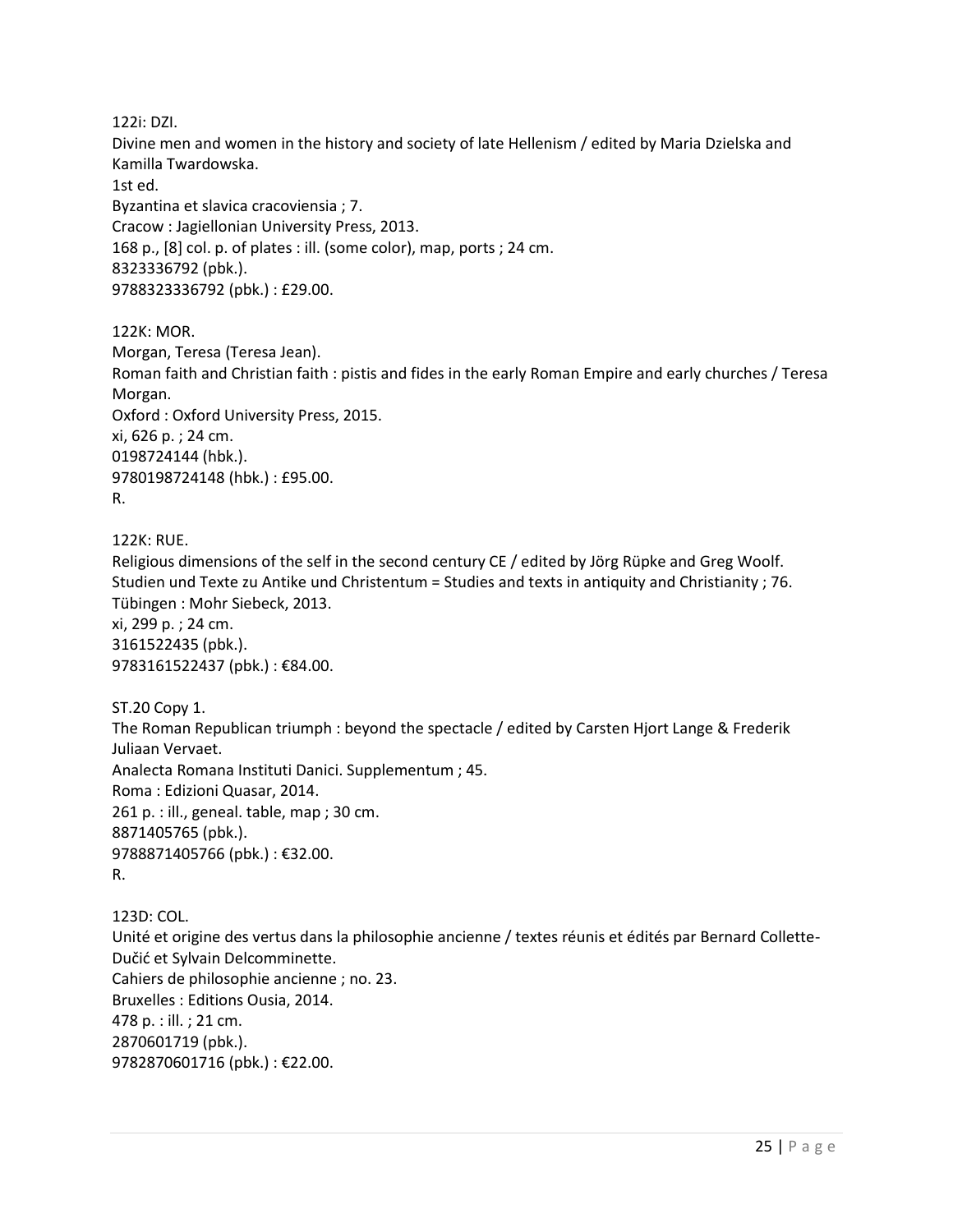123E: GAL. Galli, Paolo F., 1967- Il resto del pensiero : origine dello spazio e problematicità dell'estetico in Platone, Plotino, Proclo / Paolo F. Galli. Pubblicazioni del Centro di ricerche di metafisica. Collana Temi metafisici e problemi del pensiero antico ; 136. Milano : Vita e pensiero, 2014. 234 p. ; 22 cm. 8834328760 (pbk.). 9788834328767 (pbk.) : €22.00.

## <span id="page-25-0"></span>**127: SCIENCE AND TECHNOLOGY**

XST.8.

La mesure et ses usages dans l'antiquité : la documentation archéologique : journée d'études de la Société française d'archéologie classique, 17 mars 2012 / sous la dir. de Catherine Saliou. Dialogues d'histoire ancienne. Supplément ; 12. Besançon : Presses universitaires de Franche-Comté, 2014.  $257$  p : ill. (some col.), maps, plans ; 22 cm. 2848674997 (pbk.). 9782848674995 (pbk.) : €21.00.

X127D: KIR. Kirova, Nadezhda. Meditsinata v provintsiite Dolna Miziia i Trakiia (I-kraia na III v.) / Nadezhda Kirova. Disertatsii; t. 3. Sofiia : Natsionalen arkheologicheski institut s muzeĭ, Bŭlgarska akademiia na naukite, 2010. 310 p. : ill., maps ; 29 cm. 9549211762 (pbk.). 9789549211764 (pbk.).

## <span id="page-25-1"></span>128-135: ART

128B: WIN. Winckelmann, Johann Joachim, 1717-1768. Johann Joachim Winckelmann on art, architecture, and archaeology / Johann Joachim Winckelmann ; translated with an introduction and notes by David Carter. Studies in German literature, linguistics, and culture. Rochester, New York : Camden House, 2013. vi, 272 p. : ill. ; 24 cm. 1571135200 (hbk.). 9781571135209 (hbk.) : £60.00.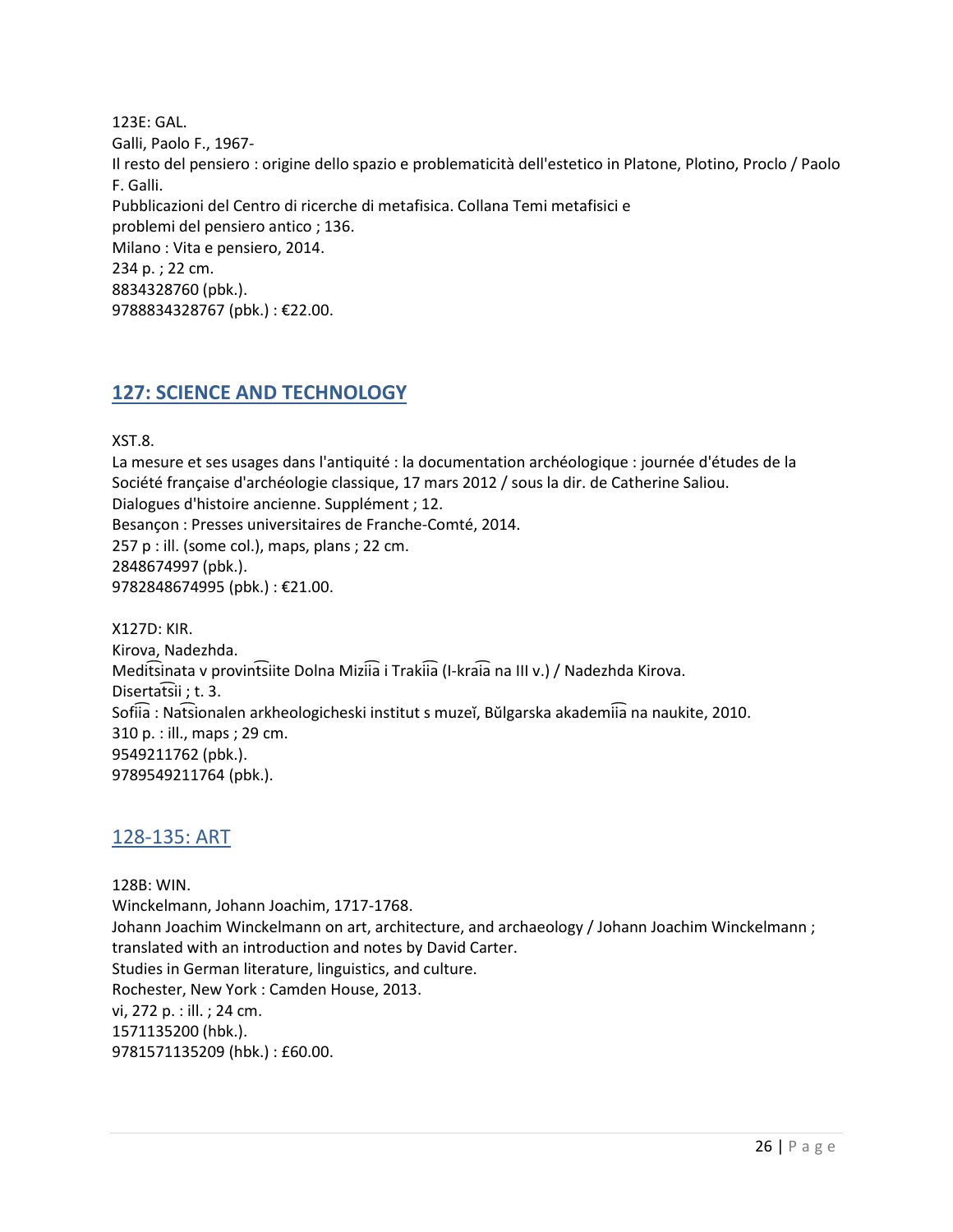129D: HER. Hering, Katrin. Schatzhäuser in griechischen Heiligtümern / Katrin Hering. Tübinger Archäologische Forschungen ; Bd. 19. Rahden/Westf. : VML, Verlag Marie Leidorf GmbH, 2015. 268 p., 82 p. of plates : ill., maps, plans ; 31 cm. 3896469991 (hbk.). 9783896469991 (hbk.) : €54.80. H.

130A: LON. Jenkins, Ian (Ian Dennis). Defining beauty : the body in ancient Greek art / Ian Jenkins with Celeste Farge and Victoria Turner. London : British Museum, 2015. 256 p. : col. ill. ; 29 cm. 0714122874 (hbk.). 9780714122878 (hbk.) : £25.00.

130A: MEX. Cuerpo y belleza en la grecia antigua / textos Ian Jenkins y Victoria Turner. 1a ed. [México, D.F.] : Instituto Nacional de Antropología e Historia, 2011. 175 p. : chiefly col. ill., maps ; 30 cm. 6074842272 (pbk.). 9786074842272 (pbk.) : €42.50.

130B: CHI.

La collezione comunale del Museo civico archeologico di Chianciano Terme. 1 / a cura di Giulio Paolucci. Quaderni del Museo civico archeologico di Chianciano Terme ; 9. Roma : Quasar, 2015. 90 p., 18 p. of plates : ill. ; 29 cm. 8871405803 (pbk.). 9788871405803 (pbk.) : €20.00.

X131D: MAN. Manisa Müzesi Heykeltraşlık Eserleri / Serra Durugönül, Deniz Kaplan, Münteha Dinç, Ulus Tepebaş ; Editör Serra Durugönül. Kilikia Arkeolojisini Araştırma Merkezi Yayınları ; 3. Mersin : Mersin Üniversitesi Kilikia Arkeolojisini Araştırma Merkezi (Kaam) yayınlarını, 2015. [202] p.: ill.; 28 cm. 6054701665 (pbk.). 9786054701667 (pbk.) : €25.00.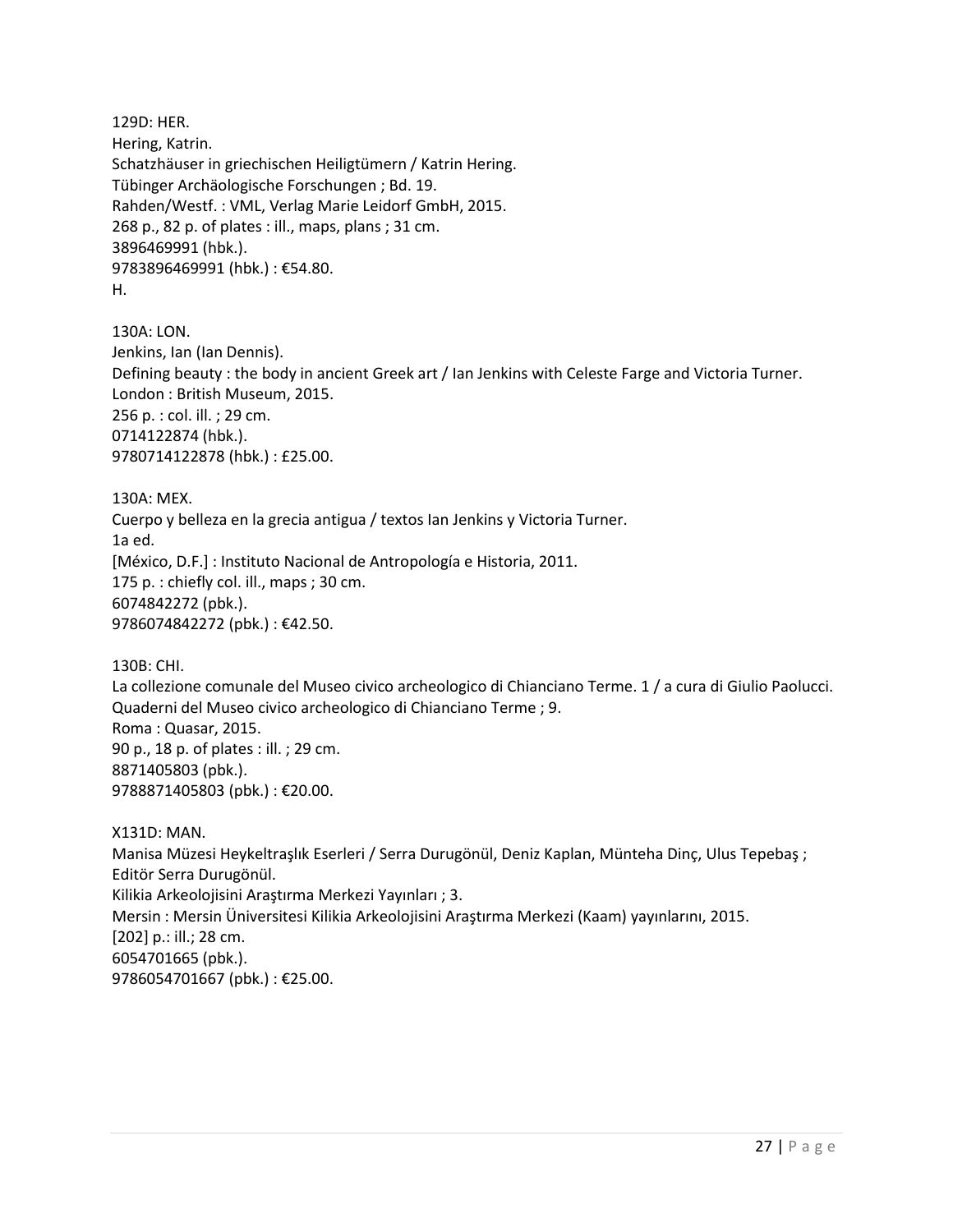131J: BER.

Bernhardt, Johannes Christian. Das Nikemonument von Samothrake und der Kampf der Bilder / Johannes Christian Bernhardt. Altertumswissenschaften. Stuttgart : Franz Steiner Verlag, 2014. 169 p. : ill., plans (some col.) ; 24 cm. 3515108645 (hbk.). 9783515108645 (hbk.) : €42.00. H.

X132A: I 78.

Corpus vasorum antiquorum Italia. Fasc. 78, Napoli, Museo Archeologico Nazionale. Fasc. 8, Collezione Spinelli 3 / di Mariarosaria Borriello. Roma : "L'Erma" di Bretschneider, 2015. 92 p., 85 p. of plates : ill. ; 33 cm. 8891307750 (hbk.). 9788891307750 (hbk.) : €250.00. 9788891307811 (pdf).

X132i: SEN. Şenol, Gonca Cankardeş. Lexicon of eponym dies on Rhodian amphora stamps. Vol. 1, Eponyms A / Gonca Cankardeş-Şenol. Etudes alexandrines ; 33. Corpus international des timbres amphoriques ; fasc. 21. Alexandrie : Centre d'études alexandrines, 2015. 608 p. : ill. (some col.), ports ; 29 cm. 2111390224 (hbk.). 9782111390225 (hbk.) : €40.00.

133C: TSA. Tsakiridou, Cornelia A. Icons in time, persons in eternity : Orthodox theology and the aesthetics of the Christian image / C.A. Tsakiridou. Farnham : Ashgate, 2013. xiii, 355 p., 8 p. of col. plates : ill. (some col.) ; 25 cm. 1409447677 (hbk.). 9781409447672 (hbk.) : £75.00. 9781409452737 (e-book).

X133D.1: SCH. Scheibelreiter-Gail, Veronika, 1973- Die Mosaiken Westkleinasiens : Tessellate des 2. Jahrhunderts v. Chr. bis Anfang des 7. Jahrhunderts n. Chr / Veronika Scheibelreiter-Gail. Sonderschriften (Österreichisches Archäologisches Institut) ; Bd. 46. Wien : Österreichisches Archäologisches Institut, 2011. 712 p. : ill. (some col.) ; 31 cm. 3900305609 (hbk.). 9783900305604 (hbk.) : €139.00.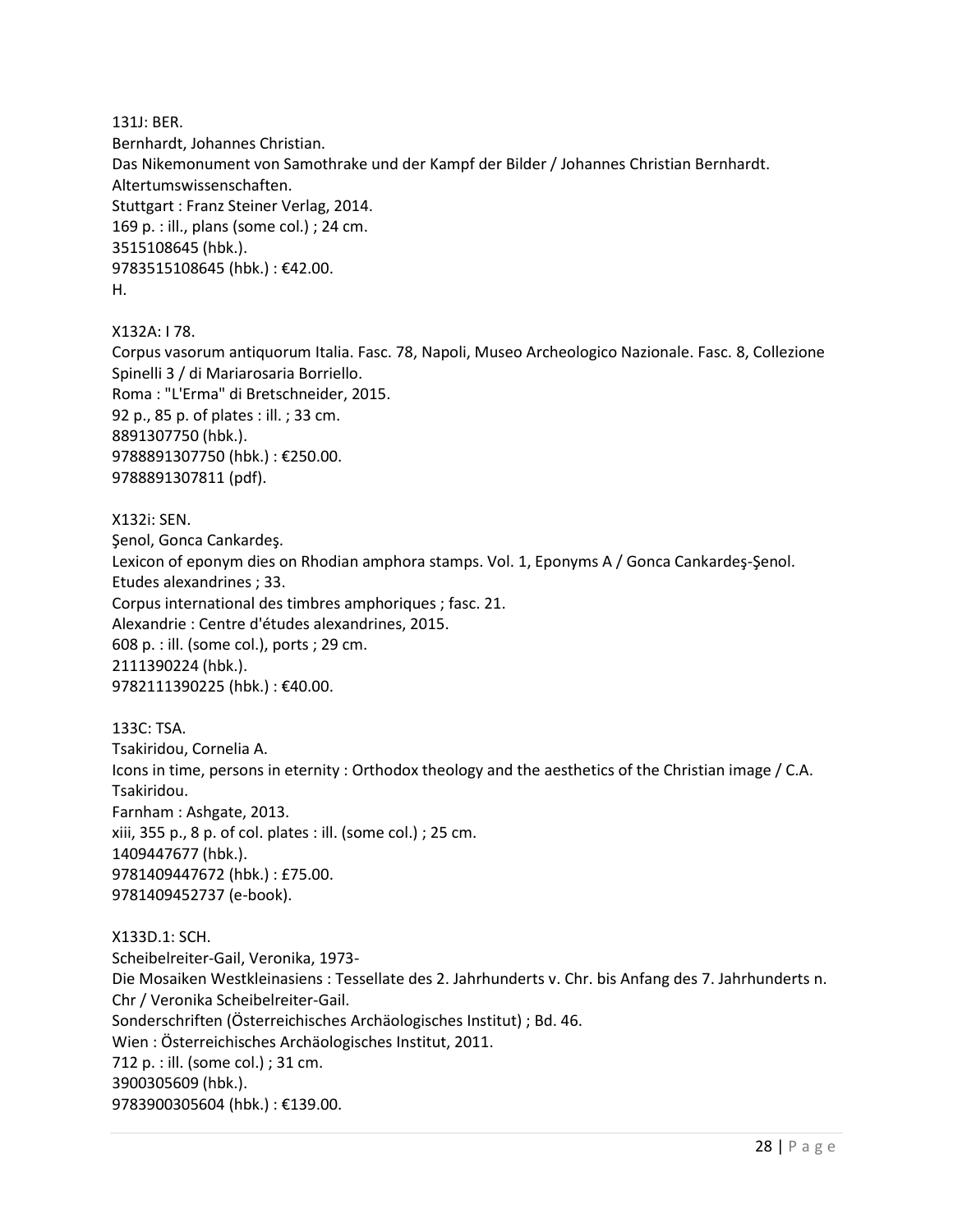X135A: WAS. Wassiliou, Alexandra-Kyriaki. Corpus der byzantinischen Siegel mit metrischen Legenden / Alexandra-Kyriaki Wassiliou-Seibt. T. 1, Einleitung, Siegellegenden von Alpha bis inklusive My. Wiener byzantinistische Studien ; Bd. 28/1. Wien : Verlag der Österreichischen Akademie der Wissenschaften, 2011. 619 p., 8 p. of plates : ill. ; 23 cm. 3700170092 (pbk.). 9783700170099 (pbk.): €75.00.

135G: LON. Howells, Daniel Thomas, 1984-2011. A catalogue of the Late Antique gold glass in the British Museum / Daniel Thomas Howells ; edited by Chris Entwistle and Liz James. Research publication (British Museum) ; no. 198. London : British Museum, 2015. 183 p. : ill. (some col.), maps ; 30 cm. 0861591984 (pbk.). 9780861591985 (pbk.) : £40.00. R.

#### <span id="page-28-0"></span>136: NUMISMATICS

XF.16.

Kovalenko, Sergei A. Sylloge Nummorum Graecorum. State Pushkin Museum of Fine Arts. Coins of the Black Sea region. Part 2, Ancient coins of the Black Sea littoral / by Sergei A. Kovalenko. Colloquia Antiqua ; 11. Leuven : Peeters, 2014. x, 51 p. : ill. ; 31 cm. 9042929227 (hbk.). 9789042929227 (hbk.) : €84.00.

136S.1: ARI. Arias Ferrer, Laura. Hispania en el siglo II d.C : circulación y perduración de la moneda / Laura Arias Ferrer. BAR international series ; 2327. Oxford : Archaeopress, 2012. xiii, 255 p. : ill., maps ; 30 cm. 1407309102 (pbk.). 9781407309101 (pbk.) : £41.00.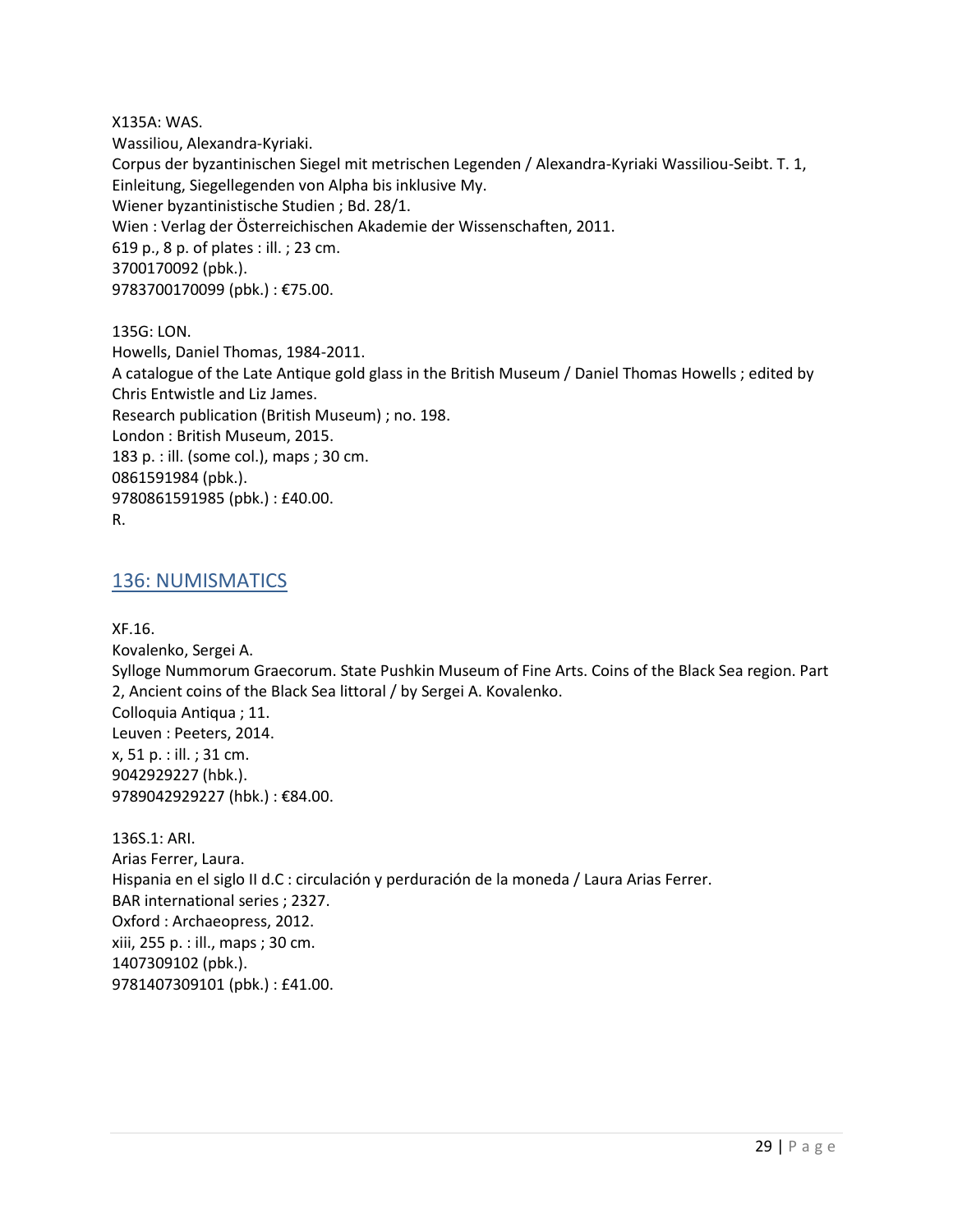## <span id="page-29-0"></span>140-149: DICTIONARIES, ENCYCLOPAEDIAS ETC.

X145A.1: AMP.

Lexicon historiographicum Graecum et Latinum (LHG&L) / ideato da Giuseppe Nenci ; diretto da Carmine Ampolo e Ugo Fantasia ; coordinamento di Leone Porciani ; redazione di Donatella Erdas ... [et al.]. Fasc. 3 - B-Zē. Pisa : Edizioni della Normale, 2004-<2015>

[3] v. (70, 155, 246 p.) ; 28 cm. 8876425403 (Fasc. 3 : pbk.). 9788876425400 (Fasc. 3 : pbk.) : €30.00.

### <span id="page-29-1"></span>152-153: ANCIENT LIFE

152G: GLE. A cultural history of gardens in antiquity / edited by Kathryn Gleason. A cultural history of gardens ; v. 1. London ; New York : Bloomsbury, 2013. xiii, 287 p. : ill. ; 25 cm. 0857850296 (v. 1 : hbk.). 9780857850294 (v. 1 : hbk.) : £60.00. 184788265X (set : hbk.). 9781847882653 (set : hbk.) : £350.00.

152J: FOK. Laughter, humor, and the (un)making of gender : historical and cultural perspectives / edited by Anna Foka and Jonas Liliequist. New York : Basingstoke : Palgrave Macmillan, 2015. viii, 256 p. : ill. ; 23 cm. 1137473304 (hbk.). 9781137473301 (hbk.) : £60.00. 9781137463654 (PDF ebook).

XST.8.

Identité ethnique et culture matérielle dans le monde grec : actes de la table ronde organisée à Paris (INHA) les 10 et 11 décembre 2010 / sous la direction de Christel Müller et Anne-Emmanuelle Veïsse. Dialogues d'histoire ancienne. Supplément ; 10. Besançon : Presses universitaires de Franche-Comté, 2014. 316 p. : ill. (some col.), maps ; 23 cm. 2848674849 (pbk.). 9782848674841 (pbk.) : €27.00.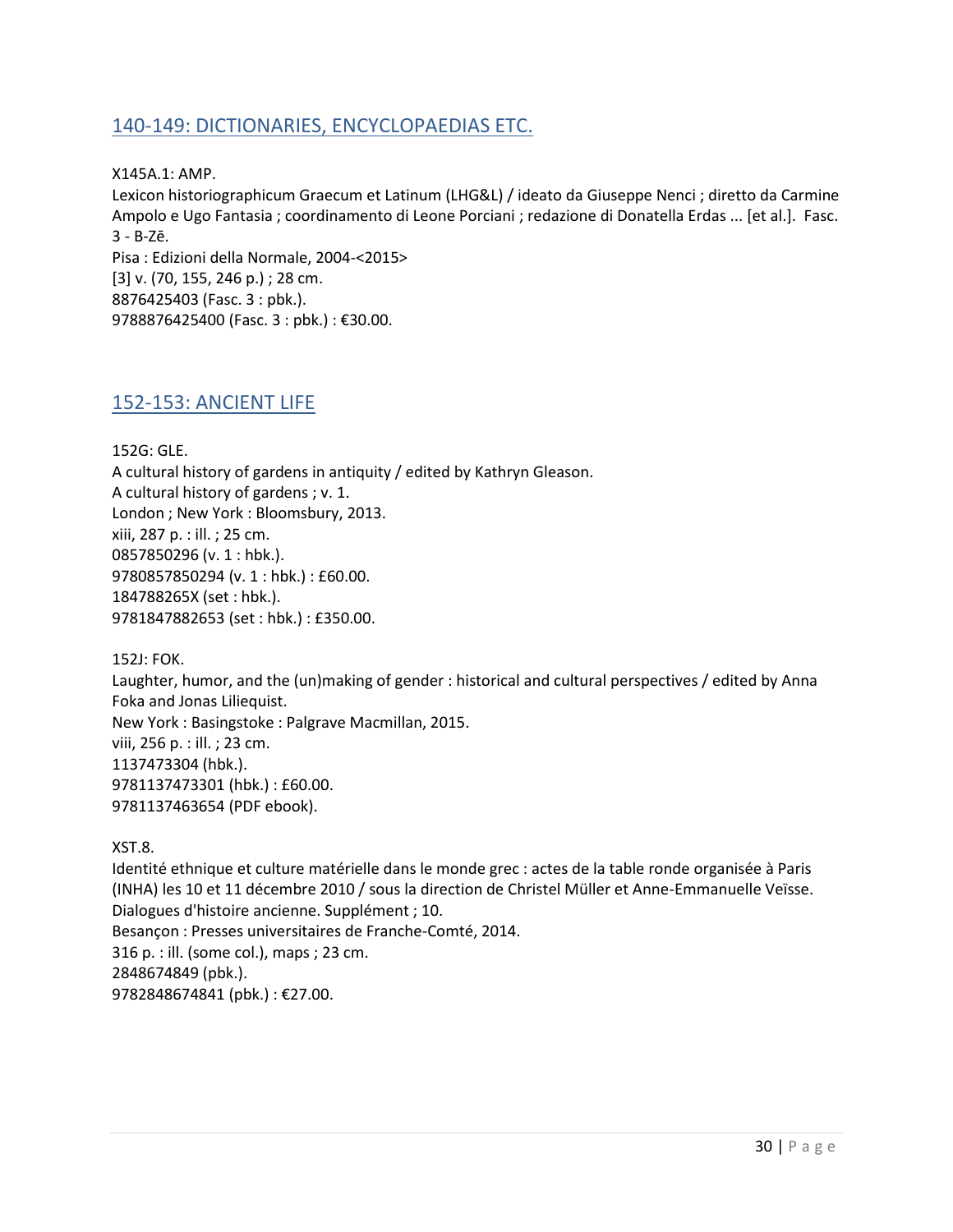152J: PEN. Penman, Jim. Biohistory / by Jim Penman. Newcastle upon Tyne : Cambridge Scholars Publishing, 2015. vi, 613 p. : ill., maps ; 22 cm. 1443871656 (hbk.). 9781443871655 (hbk.) : £29.95.

152J: TRE. Trentin, Lisa. The hunchback in Hellenistic and Roman art / Lisa Trentin. London ; New York : Bloomsbury Academic, 2015. xiii, 171 p. ; 13 ill. 24 cm. 178093856X (hbk.). 9781780938561 (hbk.) : £65.00. H. or R.

153G.3: CAR.

Ancient magic and the supernatural in the modern visual and performing arts / edited by Filippo Carlà and Irene Berti. Bloomsbury studies in classical reception. London : Bloomsbury Academic, an imprint of Bloomsbury Publishing Plc, 2015. xvi, 335 p. : ill. ; 24 cm. 1472527836 (hbk.). 9781472527837 (hbk.) : £70.00.

153G.3: CYR. Rome, season two : trial and triumph / edited by Monica Cyrino. Screening antiquity. Edinburgh : Edinburgh University Press, 2015. xvi, 253 p. : ill. ; 24 cm. 1474400272 (hbk.). 9781474400275 (hbk.) : £70.00. R.

153G.3: RAN. Rankine, Patrice D. Aristotle and Black drama : a theater of civil disobedience / Patrice D. Rankine. Waco, Texas : Baylor University Press, 2013. xv, 254 p. ; 24 cm. 1602584524 (hbk.). 9781602584525 (hbk.) : £39.99.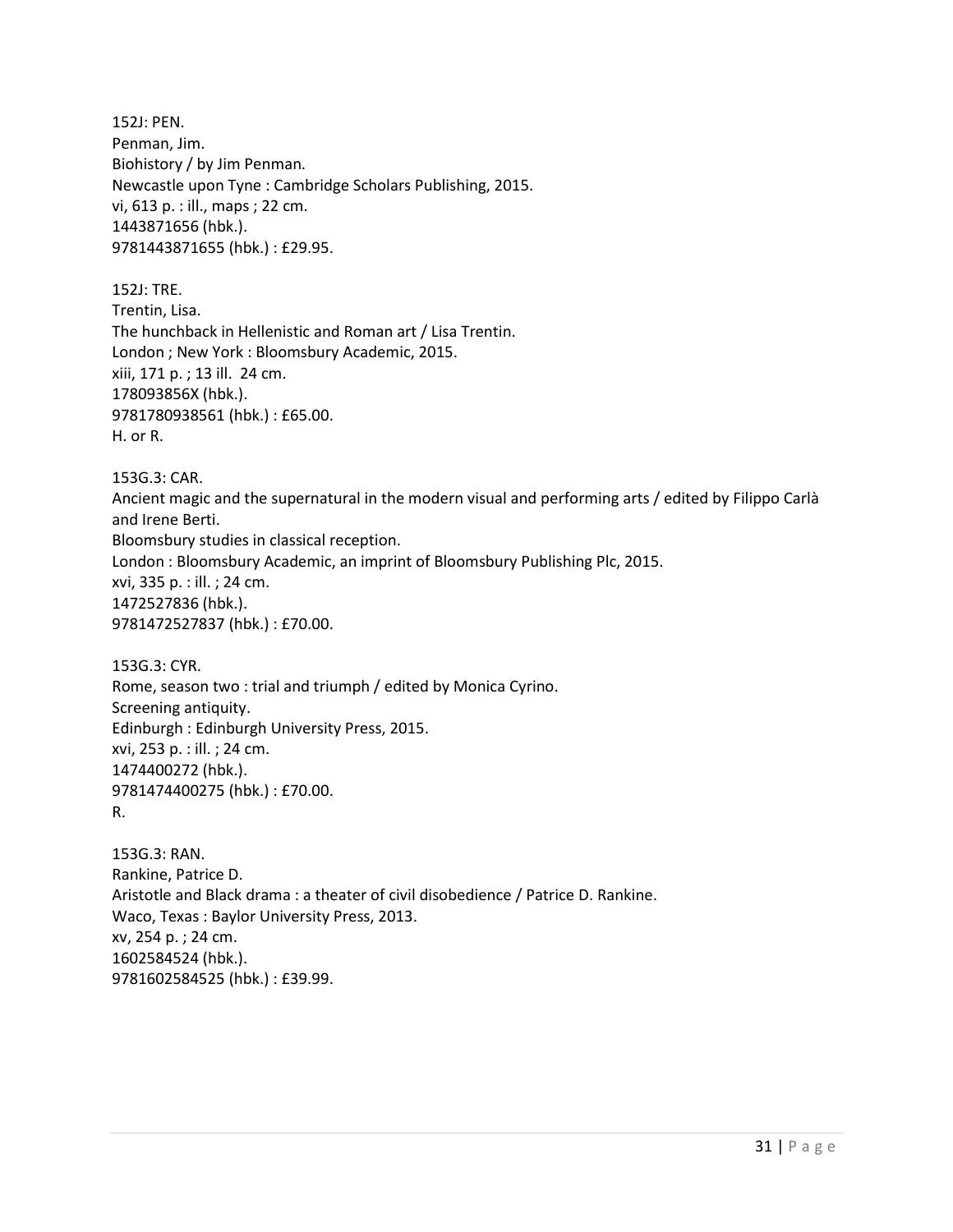## <span id="page-31-0"></span>201: COLLECTED ESSAYS

201: SAR. Sartre, Maurice. L'historien et ses territoires : choix d'articles / Maurice Sartre ; textes réunis par Patrice Brun. AUSONIUS - Publications. Scripta antiqua ; 70. Bordeaux : Ausonius ; Paris : diff. de Boccard, 2014. 740 p. : port. ; 24 cm. 2356131256 (pbk.). 9782356131256 (pbk.) : €30.00.

## <span id="page-31-1"></span>203-206: CLASSICAL STUDIES ETC.

203A: CON.

Latina didaxis XXIX : atti del convegno 10-11 Aprile 2014 : La traduzione come competenza interdisciplinare : il ruolo del latino / a cura di Silvana Rocca. Pubblicazioni del D.AR.FI.CL.ET ; nuova ser., 243. Milano : Erga edizioni, [2014]. 127 p. : ill. ; 22 cm. 8867052659 (pbk.). 9788867052653 (pbk.) : €22.00.

204B: ANT. Sypher, F. J. Charles Anthon : American classicist / by F.J. Sypher. Scholars' Facsimiles & Reprints ; v. 566. Ann Arbor : Scholars' Facsimiles & Reprints, 2015. xii, 222 p. : ill., ports ; 24 cm. 0820115665 (hbk.). 9780820115665 (hbk.) : \$55.00.

204B: HUE. Historia del Instituto Arqueológico Alemán de Madrid = Geschichte der Madrider Abteilung des Deutschen Archäologischen Instituts / Dirce Marzoli, Jorge Maier Allende, Thomas G. Schattner (Hrsg.). Iberia archaeologica ; Bd. 14. Darmstadt : Verlag Philipp Von Zabern, 2014. 425 p. : ill. (some col.), maps, port. ; 31 cm. 3805347790 (fasz. 4 : hbk.). 9783805347792 (fasz. 4 : hbk.) : €65.50.